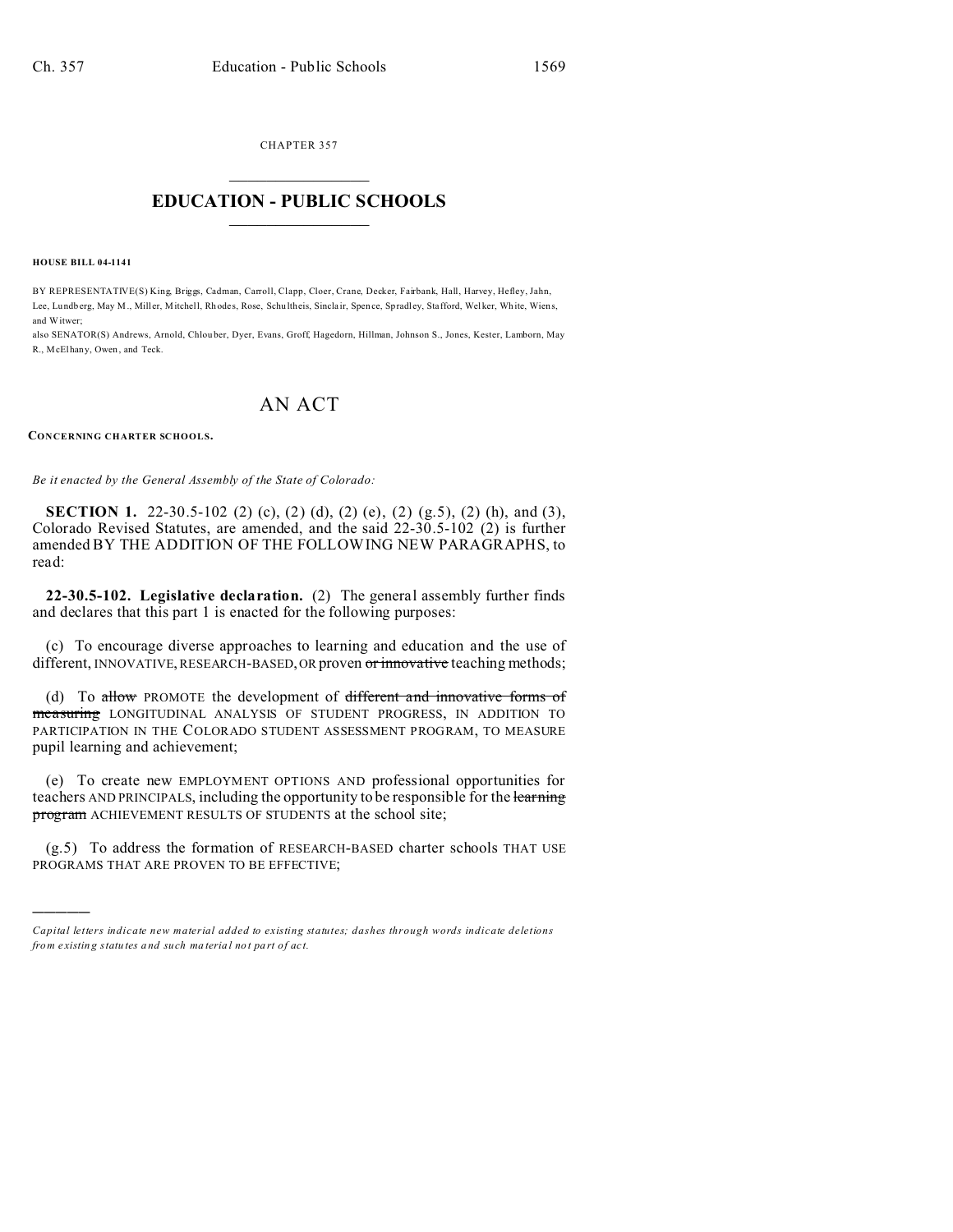(h) To hold charter schools accountable for meeting state board and school district content standards and to provide such schools with a method to change accountability systems CONTENT STANDARDS, AS MEASURED IN PART BY THE COLORADO STUDENT ASSESSMENT PROGRAM AND BY LONGITUDINAL ANALYSIS OF STUDENT PROGRESS, THROUGH STATE ACCREDITATION, AND BY ADEQUATE YEARLY PROGRESS AS DEFINED BY FEDERAL LAW;

(i) TO PROVIDE AN AVENUE FOR CITIZENS TO PARTICIPATE IN THE EDUCATIONAL PROCESS AND ENVIRONMENT;

(j) TO PROVIDE CITIZENS WITH MULTIPLE AVENUES BY WHICH THEY CAN OBTAIN AUTHORIZATION FOR A CHARTER SCHOOL.

(3) In authorizing charter schools, it is the intent of the general assembly to create a legitimate avenue for parents, teachers, and community members TO IMPLEMENT NEW AND INNOVATIVE METHODS OF EDUCATING CHILDREN THAT ARE PROVEN TO BE EFFECTIVE AND to take responsible risks and create new AND innovative, and more flexible RESEARCH-BASED ways of educating all children within the public school EDUCATION system. The general assembly seeks to create an atmosphere in Colorado's public school EDUCATION system where research and development in developing different learning opportunities is actively pursued. As such, the provisions of this part 1 should be interpreted liberally to support the findings and goals of this section and to advance a renewed commitment by the state of Colorado to the mission, goals, and diversity of public education.

**SECTION 2.** 22-30.5-103, Colorado Revised Statutes, is amended to read:

22-30.5-103. Definitions. (1) For purposes of this part 1 AS USED IN THIS PART 1, UNLESS THE CONTEXT OTHERWISE REQUIRES:

 $(a)$  (1) "At-risk pupil" means a pupil who, because of physical, emotional, socioeconomic, or cultural factors, is less likely to succeed in a conventional educational environment.

(2) "CHARTER SCHOOL" MEANS A PUBLIC SCHOOL THAT ENTERS INTO A CHARTER CONTRACT PURSUANT TO THE PROVISIONS OF THIS PART 1.

(3) "DEPARTMENT" MEANS THE DEPARTMENT OF EDUCATION CREATED PURSUANT TO SECTION 24-1-115, C.R.S.

 $(b)$  (4) "Local board of education" means the school district board of education.

(5) "MORATORIUM" MEANS A SCHOOL DISTRICT'S OFFICIAL POLICY OF REFUSING TO AUTHORIZE CHARTER SCHOOLS AND AN ONGOING PATTERN OR PRACTICE OF REFUSING TO ACCEPT OR REVIEW CHARTER SCHOOL APPLICATIONS.

 $\left(\frac{1}{6}, 5\right)$  (6) "On-line pupil" means a child who receives educational services predominantly through an on-line program created pursuant to section 22-33-104.6.

 $(e)$  (7) "State board" means the state board of education.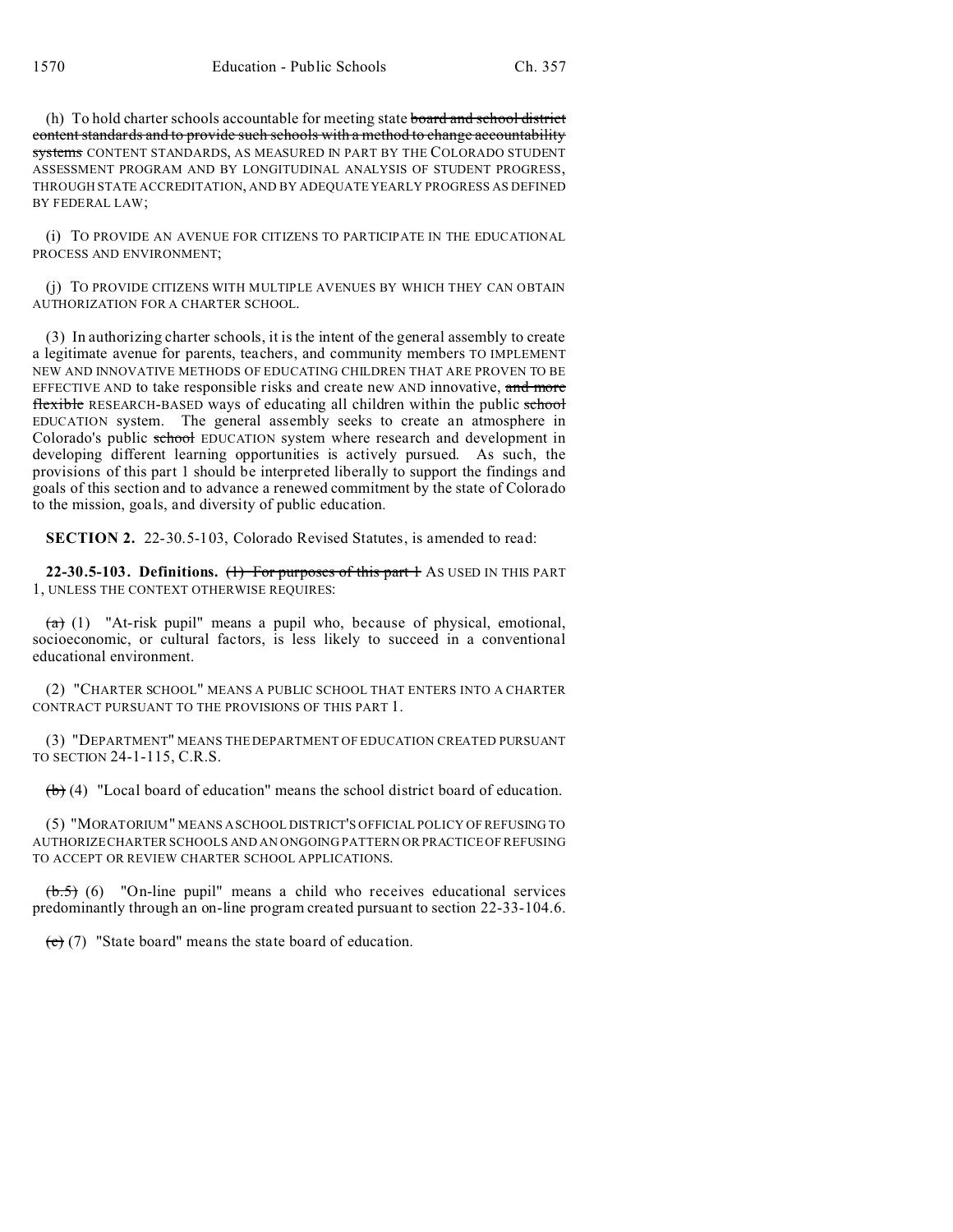**SECTION 3.** 22-30.5-104, Colorado Revised Statutes, is amended to read:

**22-30.5-104. Charter school - requirements - authority.** (1) A charter school shall be a public, nonsectarian, nonreligious, non-home-based school which operates within a public school district.

(2) (a) A CHARTER SCHOOL APPLICANT CANNOT APPLY TO, OR ENTER INTO A CHARTER CONTRACT WITH, A SCHOOL DISTRICT UNLESS A MAJORITY OF THE CHARTER SCHOOL'S PUPILS, OTHER THAN ON-LINE PUPILS, WILL RESIDE IN THE CHARTERING SCHOOL DISTRICT OR IN SCHOOL DISTRICTS CONTIGUOUS THERETO.

(b) A charter school shall be a public school within OF the school district that grants APPROVES its charter and APPLICATION AND ENTERS INTO A CHARTER CONTRACT WITH THE CHARTER SCHOOL. THE CHARTER SCHOOL shall be accountable to the school district's local board of education for purposes of ensuring compliance with applicable laws and charter provisions and the requirement of section 15 of article IX of the state constitution. A charter school cannot

apply to, or be granted a charter by, a school district unless a majority of the charter school's pupils, other than on-line pupils, will reside in the chartering school district or in school districts contiguous thereto.

(3) A charter school shall be subject to all federal and state laws and constitutional provisions prohibiting discrimination on the basis of disability, race, creed, color, gender, national origin, religion, ancestry, or need for special education services. A charter school shall be subject to any court-ordered desegregation plan in effect for the CHARTERING school district. Enrollment IN A CHARTER SCHOOL must be open to any child who resides within the school district; except that no charter school shall be required to make alterations in the structure of the facility used by the charter school or to make alterations to the arrangement or function of rooms within the facility, except as may be required by state or federal law. Enrollment decisions shall be made in a nondiscriminatory manner specified by the charter school applicant in the charter school application.

(4) A charter school shall be administered and governed by a governing body in a manner agreed to by the charter school applicant and the CHARTERING local board of education. A charter school may organize as a nonprofit corporation pursuant to the "Colorado Nonprofit Corporation Act", articles 121 to 137 of title 7, C.R.S., which shall not affect its status as a public school for any purposes under Colorado law. NOTWITHSTANDING ORGANIZATION AS A NONPROFIT CORPORATION, A CHARTER SCHOOL SHALL ANNUALLY COMPLETEAGOVERNMENTAL AUDIT THAT COMPLIES WITH THE REQUIREMENTS OF THE DEPARTMENT OF EDUCATION.

(4.5) (a) In order to clarify the status of charter schools for purposes of tax-exempt financing, a charter school, as a public school, is a governmental entity. Direct leases and financial obligations of a charter school shall not constitute debt or financial obligations of the school district unless the school district specifically assumes such obligations.

(b) Notwithstanding the provisions of section  $22-30.5-110$  (1) to the contrary, a charter school and the local board of education may agree to extend the length of the charter beyond five years for the purpose of enhancing the terms of any lease or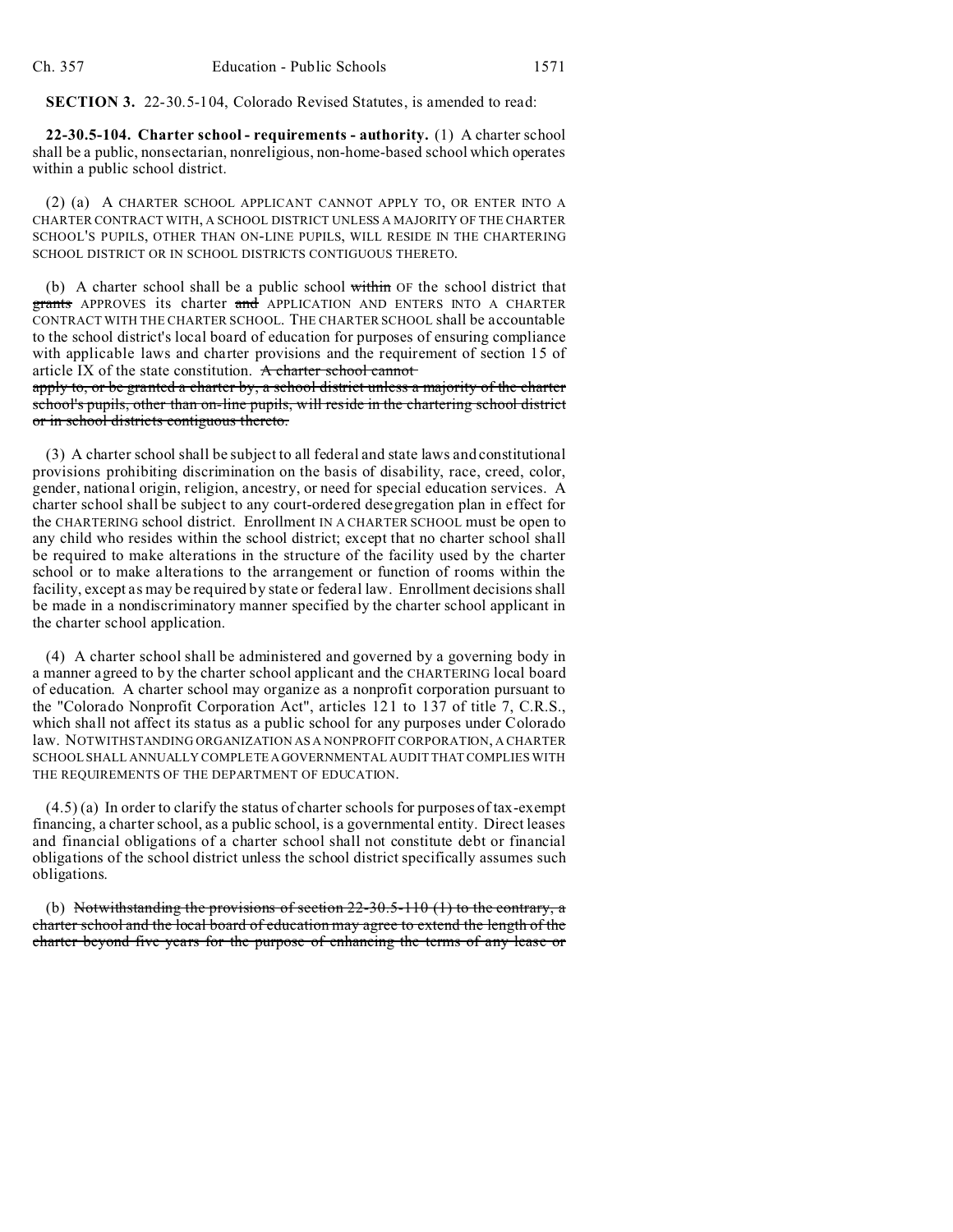### financial obligation.

(5) Except as otherwise provided in sections 22-20-109, 22-32-115, and 22-54-109, a charter school shall not charge tuition.

(6) (a) Pursuant to contract, a charter school may operate free from specified school district policies and state regulations; except that a charter school shall not, by contract or otherwise, operate free of the requirements contained in the "Children's Internet Protection Act", article 87 of this title FREE FROM STATE RULES, AS PROVIDED IN PARAGRAPH (b) OF THIS SUBSECTION (6). Pursuant to contract, a local board of education may waive locally imposed school district requirements, without seeking approval of the state board; The state board may waive state statutory requirements or rules promulgated by the state board; except that A CHARTER SCHOOL SHALL NOT, BY CONTRACT OR OTHERWISE, OPERATE FREE OF THE REQUIREMENTS CONTAINED IN THE "PUBLIC SCHOOL FINANCE ACT OF 1994", ARTICLE 54 OF THIS TITLE OR THE REQUIREMENTS CONTAINED IN THE "CHILDREN'S INTERNET PROTECTION ACT", ARTICLE 87 OF THIS TITLE.

(b) THE STATE BOARD SHALL PROMULGATE RULES IDENTIFYING STATE STATUTES AND STATE RULES THAT ARE AUTOMATICALLY WAIVED FOR ALL CHARTER SCHOOLS. A SCHOOL DISTRICT, ON BEHALF OF A CHARTER SCHOOL, MAY APPLY TO THE STATE BOARD FOR A WAIVER OF A STATE STATUTE OR STATE RULE THAT IS NOT AUTOMATICALLY WAIVED FOR CHARTER SCHOOLS BY RULE. NOTWITHSTANDING ANY PROVISION OF THIS SUBSECTION  $(6)$  TO THE CONTRARY, the state board may not waive any statute or rule relating to the assessments required to be administered pursuant to section 22-7-409, any statute or rule necessary to prepare the school accountability reports pursuant to part 6 of article 7 of this title, ANY STATUTE OR RULE NECESSARY TO IMPLEMENT THE PROVISIONS OF THE "PUBLIC SCHOOL FINANCE ACT OF 1994", ARTICLE 54 OF THIS TITLE, or any statute or rule relating to the "Children's Internet Protection Act", article 87 of this title.

(c) Upon request of the A charter applicant, the state board and the local board of education OF THE SCHOOL DISTRICT TO WHICH THE CHARTER APPLICANT APPLIES shall provide summaries of such regulations THE STATE AND DISTRICT RULES and policies to use in preparing a charter school application. The department of education shall prepare the summary of state regulations RULES within existing appropriations. Any waiver of state RULES or local school district regulations made pursuant to this subsection (6) shall be for the term of the charter for which the waiver is made; except that a waiver of state statutes or regulations STATE BOARD RULES by the state board shall be subject to PERIODIC review every two years AS PROVIDED BY STATE BOARD RULE and may be revoked if the waiver is deemed no longer necessary by the state board.

(7) (a) A charter school shall be responsible for its own operation including, but not limited to, preparation of a budget, contracting for services, FACILITIES, and personnel matters.

(b) A charter school may negotiate and contract with a school district, the governing body of a state college or university, THE STATE OF COLORADO, or any third party for the use of a school building and grounds, the operation and maintenance thereof, and the provision of any service, activity, or undertaking that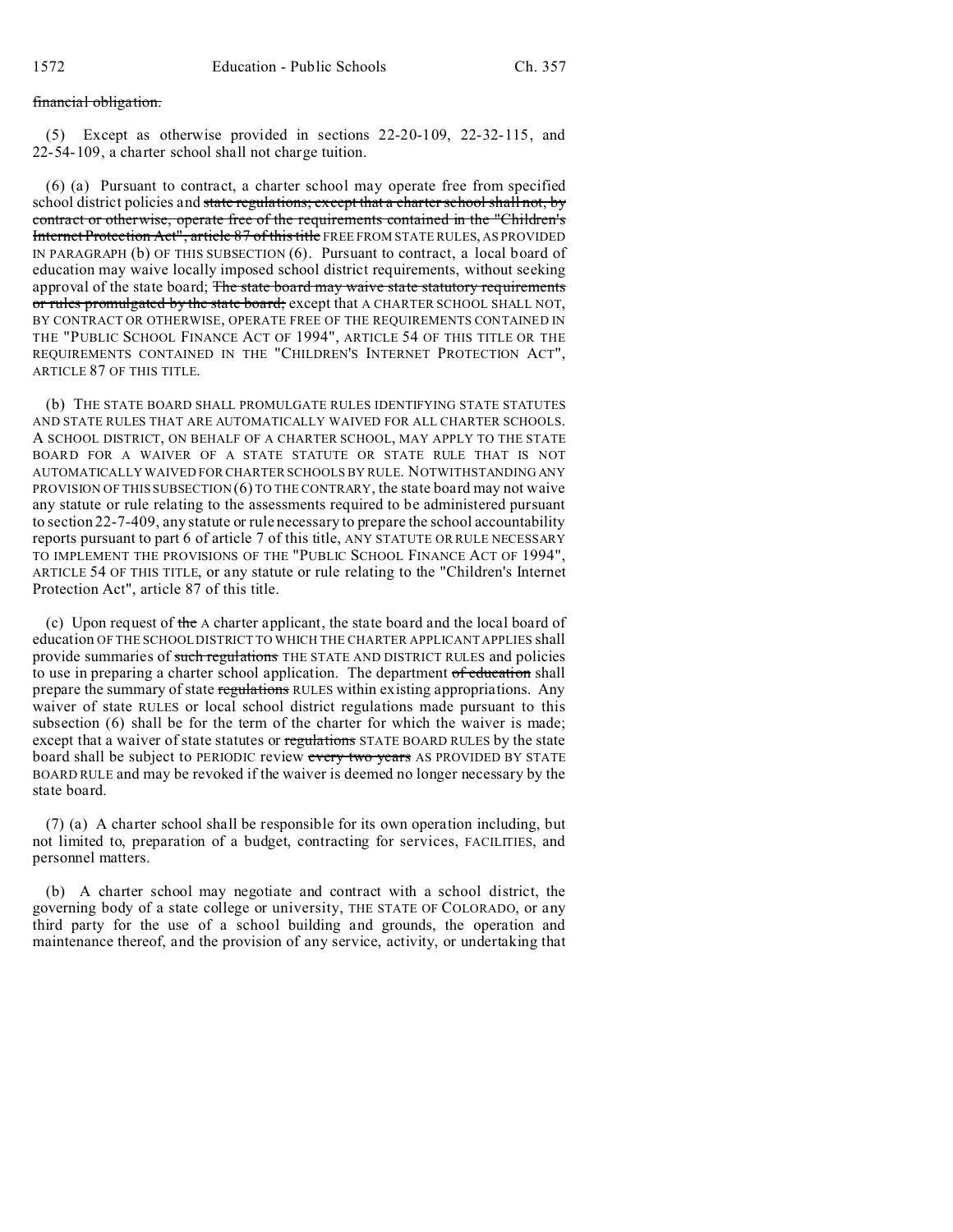the charter school is required OR CHOOSES to perform in order to carry out the educational program described in its charter CONTRACT. Any services for which a charter school contracts with a school district shall be provided by the district at cost. The charter school shall have standing to sue and be sued in its own name for the enforcement of any contract created pursuant to this paragraph (b).

(c) In no event shall a charter school be required to pay rent for space which is deemed available, as negotiated by contract, in school district facilities. All other costs for the operation and maintenance of the facilities used by the charter school shall be subject to negotiation between the charter school and the school district.

(8) A charter school shall be authorized to offer any educational program, including but not limited to an on-line program pursuant to section 22-33-104.6, that may be offered by a school district AND THAT IS RESEARCH BASED AND HAS BEEN PROVEN TO BE EFFECTIVE, unless expressly prohibited by its charter or by state law.

(9) All decisions regarding the planning, siting, and inspection of charter school facilities shall be made in accordance with section 22-32-124 and as specified by contract with the district CHARTER SCHOOL'S CHARTERING SCHOOL DISTRICT.

**SECTION 4.** 22-30.5-105, Colorado Revised Statutes, is amended to read:

**22-30.5-105. Charter schools - contract contents - regulations - repeal.** (1) An approved charter application shall serve as the basis for a contract between the A charter school and the CHARTERING local board of education.

(2) (a) The contract between the A charter school and the CHARTERING local board of education shall reflect all agreements regarding the release of the charter school from school district policies. EACH CHARTER SCHOOL'S CONTRACT SHALL INCLUDE A STATEMENT SPECIFYING THE MANNER IN WHICH THE CHARTER SCHOOL SHALL COMPLY WITH THE INTENT OF THE STATE STATUTES, STATE BOARD RULES, AND DISTRICT RULES THAT ARE WAIVED FOR THE CHARTER SCHOOL EITHER AUTOMATICALLY OR BY APPLICATION.

(b) (I) Any contract between the A charter school and the CHARTERING local board of education approved on or after July 1, 2001, but prior to July 1, 2010, shall include a statement specifying how the charter school intends to use the one-percent increase in the statewide base per pupil funding for state fiscal years 2001-02 through 2010-11 required by section 17 of article IX of the state constitution to raise student achievement.

(II) This paragraph (b) is repealed, effective July 1, 2011.

(c)  $\overrightarrow{Any}$  A contract between a charter school and  $\pi$  THE CHARTERING local board of education approved on or after July 1, 2002, shall specify:

(I) If the contract is not a renewal of an expiring contract, the manner in which the school district governed by the local board of education will support any start-up facility needs of the charter school;

(II) The manner in which the school district governed by the local board of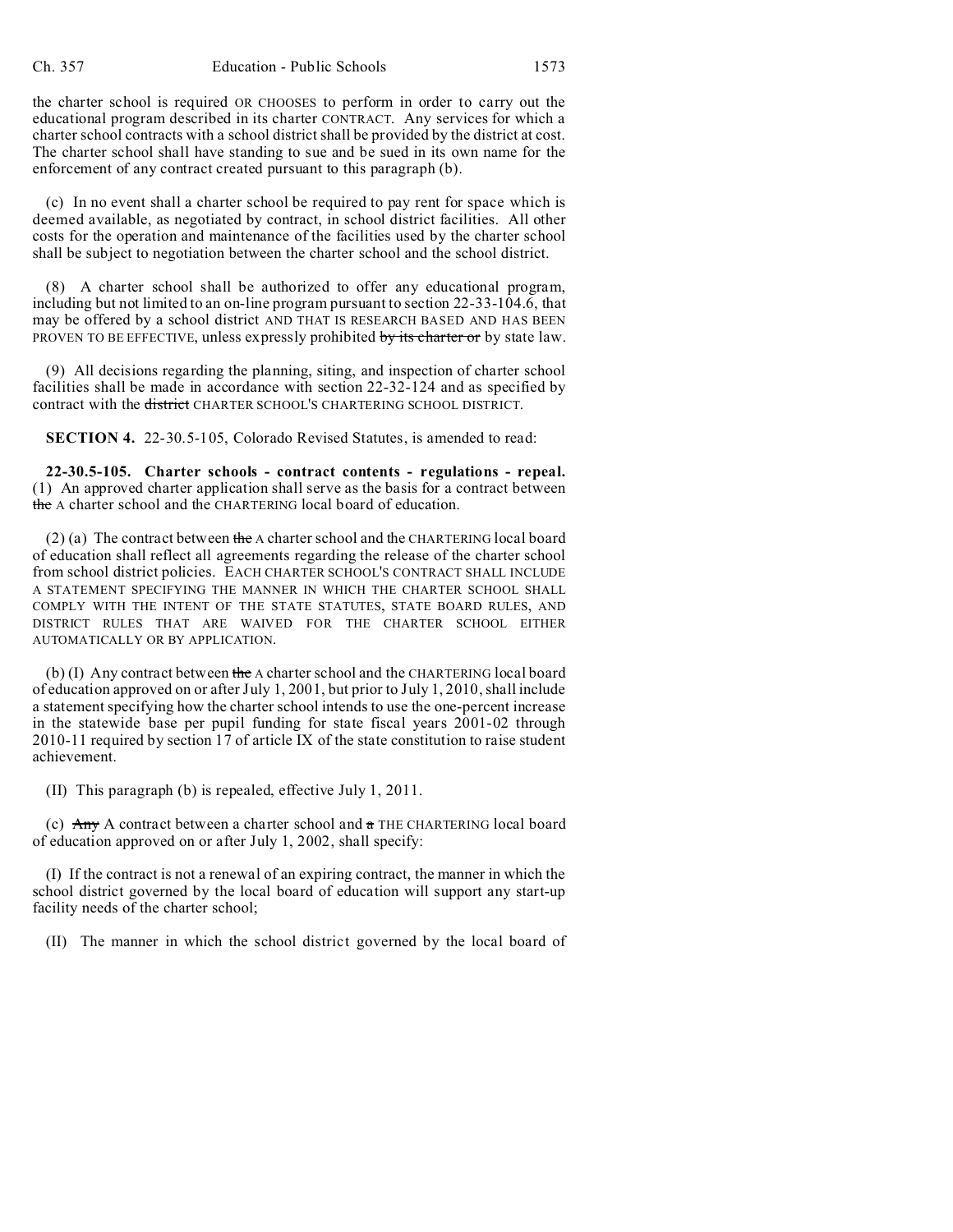education will support any long-term facility needs of the charter school; and

(III) The actions that the charter school must take in order to:

(A) Have its capital construction needs included as part of the next ballot question for approval of bonded indebtedness to be submitted by the local board of education of its chartering school district to the voters of the district; or

(B) Have the local board of education submit a ballot question for approval of a special mill levy to finance the capital construction needs of the charter school to the voters of the district pursuant to section 22-30.5-405; AND

(IV) THE FINANCIAL INFORMATION, INCLUDING BUT NOT LIMITED TO AN ANNUAL GOVERNMENTAL AUDIT, THE CHARTER SCHOOL MUST REPORT TO THE CHARTERING SCHOOL DISTRICT, THE DEADLINE FOR REPORTING SUCH INFORMATION TO THE CHARTERING SCHOOL DISTRICT IN ORDER TO ENABLE THE CHARTERING SCHOOL DISTRICT TO COMPLY WITH THE REQUIREMENTS SPECIFIED IN THIS TITLE AND IN RULES PROMULGATED BY THE STATE BOARD PERTAINING TO REPORTING FINANCIAL INFORMATION TO THE DEPARTMENT OF EDUCATION, AND THE CIRCUMSTANCES UNDER WHICH THE CHARTERING SCHOOL DISTRICT MAY WITHHOLD A PORTION OF THE CHARTER SCHOOL'S MONTHLY PAYMENT AS PROVIDED IN SECTION 22-30.5-112 (8) FOR FAILURE TO COMPLY WITH FINANCIAL REPORTING REQUIREMENTS SPECIFIED IN THE CONTRACT.

(3) The A contract between the A charter school and the CHARTERING local board of education shall reflect all requests for release of the charter school from state statutes and regulations STATE BOARD RULES. Within ten days after the contract is approved by the CHARTERING local board of education, any request for release from state statutes and regulations STATE BOARD RULES shall be delivered by the CHARTERING local board of education to the state board. THE CHARTERING LOCAL BOARD OF EDUCATION SHALL REQUEST THE RELEASE ON A FORM PROVIDED BY THE DEPARTMENT. Within forty-five days after a request for release is received by the state board, the state board shall either grant or deny the request. If the state board grants the request, it may orally notify the CHARTERING local board of education and the charter school of its decision. If the state board denies the request, it shall notify the CHARTERING local board of education and the charter school in writing that the request is denied and specify the reasons for denial. If the CHARTERING local board of education and the charter school do not receive notice of the state board's decision within forty-five days after submittal of the request for release, the request shall be deemed granted. If the state board denies a request for release that includes multiple state statutes or regulations STATE BOARD RULES, the denial shall specify the state statutes and regulations STATE BOARD RULES for which the release is denied, and the denial shall apply only to those state statutes and regulations STATE BOARD RULES so specified.

(4) A material revision of the terms of the A CHARTER contract may be made only with the approval of the CHARTERING local board of education and the governing body of the charter school.

(5) Any term included in a charter contract that would require a charter school to waive or otherwise forego receipt of any amount of operational or capital construction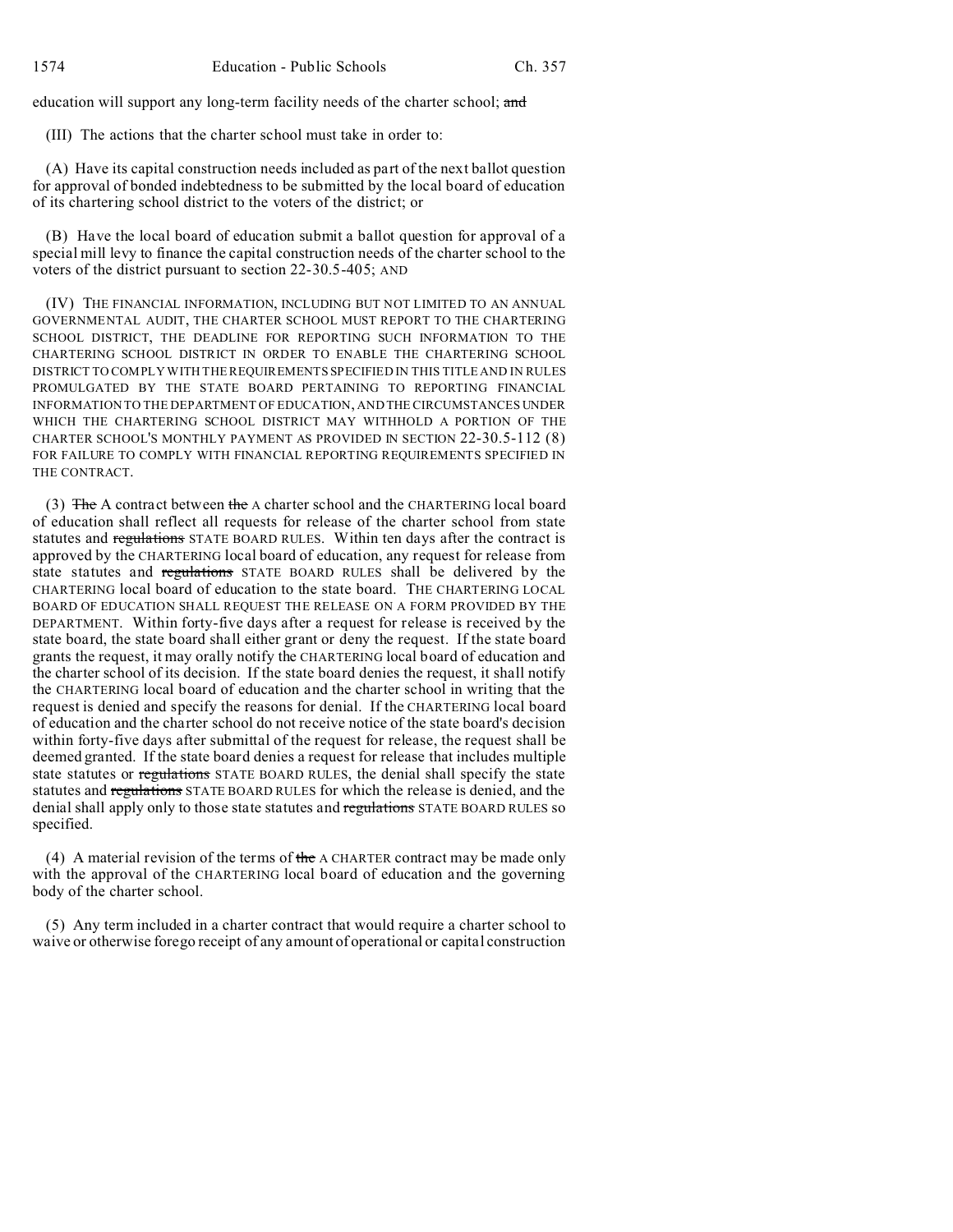funds provided to the charter school pursuant to the provisions of this article or pursuant to any other provision of law is hereby declared null and void as against public policy and is unenforceable.

**SECTION 5.** 22-30.5-106, Colorado Revised Statutes, is amended to read:

**22-30.5-106. Charter application - contents.** (1) The charter school application shall be a proposed agreement UPON WHICH THE CHARTER APPLICANT AND THE CHARTERING LOCAL BOARD OF EDUCATION NEGOTIATE A CHARTER CONTRACT, and, AT A MINIMUM, shall include:

(a) The mission statement of the charter school, which must be consistent with the principles of the general assembly's declared purposes as set forth in section 22-30.5-102 (2) and (3);

(b) The goals, objectives, and pupil performance standards to be achieved by the charter school, INCLUDING BUT NOT NECESSARILY LIMITED TO ACCREDITATION STANDARDS AND GOALS AND APPLICABLE STANDARDS AND GOALS SPECIFIED IN FEDERAL LAW;

(c) Evidence that an adequate number of parents, teachers, pupils, or any combination thereof support the formation of a charter school;

(d) Repealed.

(e) A description of the charter school's RESEARCH-BASED educational program THATHASBEEN PROVEN TO BE EFFECTIVE, pupil performance standards, MEASURABLE ANNUAL ACHIEVEMENT GOALS THAT ARE BASED ON THE STATE ACCREDITATION INDICATORS SPECIFIED IN ARTICLE 11 OF THIS TITLE, and curriculum; which must meet or exceed any content standards adopted by the school district in which the charter school has applied for a charter and must be designed to enable each pupil to achieve such standards;

(e.5) A DESCRIPTION OF THE MANNER IN WHICH THE CHARTER SCHOOL WILL COLLECT AND USE LONGITUDINAL ASSESSMENT DATA IN DETERMINING AND IMPROVING THE ACADEMIC PROGRESS ACHIEVED BY THE STUDENTS ENROLLED IN THE CHARTER SCHOOL;

(f) A description of the charter school's  $plan$  for evaluating pupil performance, the types of assessments that will be used to measure pupil progress towards achievement of the school's pupil performance standards, the timeline for achievement of such standards, and the procedures for taking corrective action in the event that pupil performance at the charter school falls below such standards THE ACHIEVEMENT GOALS APPROVED BY THE CHARTERING LOCAL BOARD OF EDUCATION IN THE CHARTER CONTRACT;

(g) Evidence that the plan for the charter school is economically sound, for both the charter school and the school district, a proposed budget for the term of the charter, a description of the manner in which an annual audit of the financial and administrative operations of the charter school, including any services provided by the STATE, A school district, OR A THIRD PARTY, is to be conducted; and a plan for the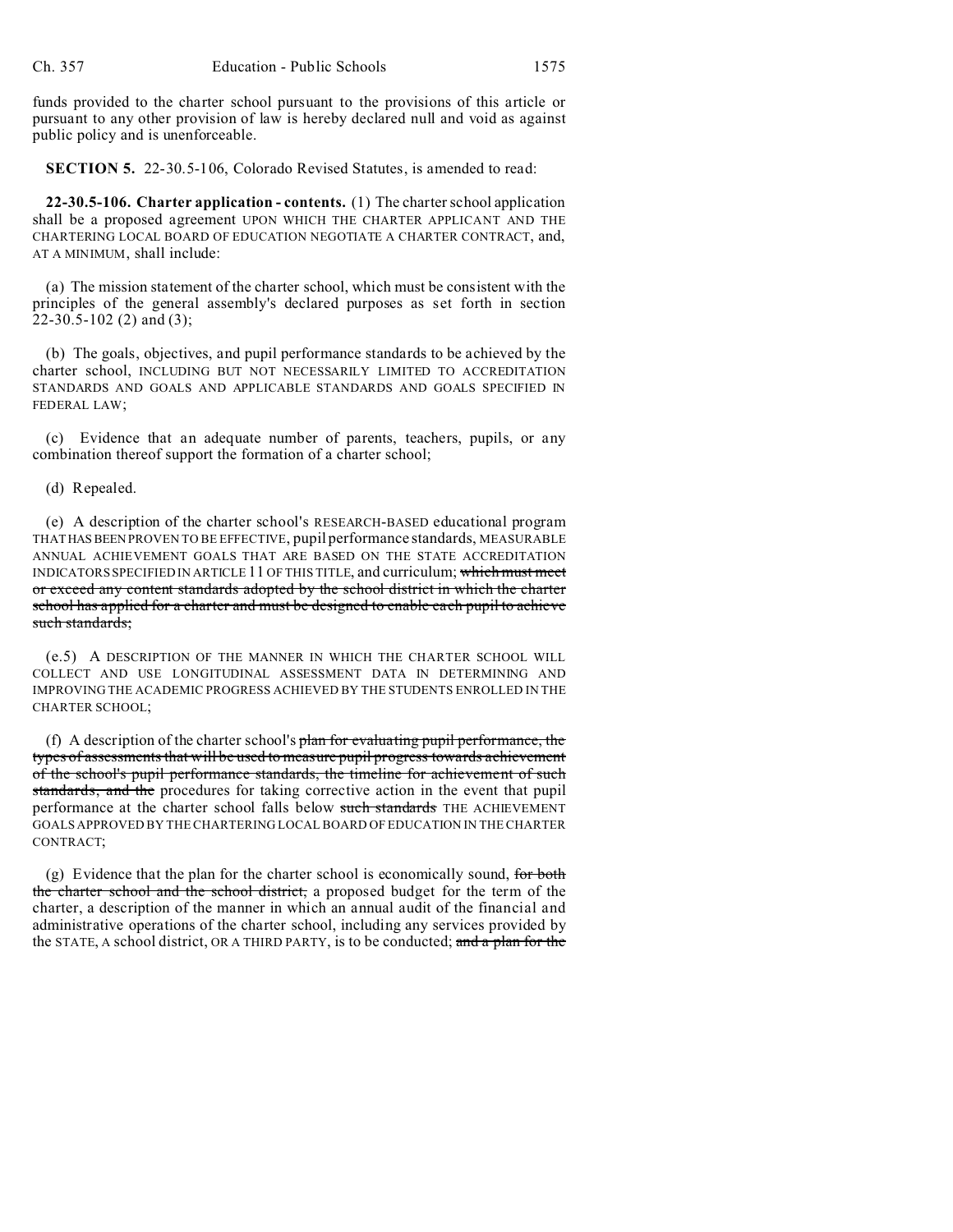displacement of pupils, teachers, and other employees who will not attend or be employed in the charter school;

(h) A description of the governance and operation of the charter school, including the nature and extent of parental, professional educator, and community involvement in the governance and operation of the charter school;

(i) An explanation of the relationship that will exist between the proposed charter school and its employees; including evidence that the terms and conditions of employment have been addressed with affected employees and their recognized representative, if any;

(i.5) The employment policies of the proposed charter school;

(j) An agreement between the parties regarding their A PROPOSAL REGARDING THE PARTIES' respective legal **liability** LIABILITIES and applicable insurance coverage;

(k) A description of how the charter school plans to meet the transportation needs of its pupils and, if the charter school plans to provide transportation for pupils, a plan for addressing the transportation needs of low-income and academically low-achieving pupils;

(l) A description of the charter school's enrollment policy, consistent with the requirements of section 22-30.5-104 (3), and the criteria for enrollment decisions;

(m) A dispute resolution process, as provided in section 22-30.5-107.5.

(2) No person, group, or organization may submit an application to convert a private school or a nonpublic home-based educational program into a charter school or to create a charter school which is a nonpublic home-based educational program as defined in section 22-33-104.5.

(3) A charter applicant is not required to provide personal identifying information concerning any parent, teacher, or prospective pupil prior to the time that the charter is approved CONTRACT IS APPROVED BY BOTH PARTIES and either the charter school actually employs the teacher or the pupil actually enrolls in the charter school, whichever is applicable. A charter school applicant shall provide, upon request of the CHARTERING school district, aggregate information concerning the grade levels and schools in which prospective pupils are enrolled.

**SECTION 6.** 22-30.5-107, Colorado Revised Statutes, is amended to read:

**22-30.5-107. Charter application - process.** (1) A charter applicant cannot apply to, or be granted a charter by ENTER INTO A CHARTER CONTRACT WITH, a school district unless a majority of the PROPOSED charter school's pupils, other than on-line pupils, will reside in the chartering school district or in school districts contiguous thereto. The local board of education shall receive and review all applications for charter schools. IF THE LOCAL BOARD OF EDUCATION DOES NOT REVIEW A CHARTER APPLICATION, IT SHALL BE DEEMED TO HAVE DENIED THE CHARTER APPLICATION. Applications must be filed with the local board of education by a date determined by the local board of education to be eligible for consideration for the following school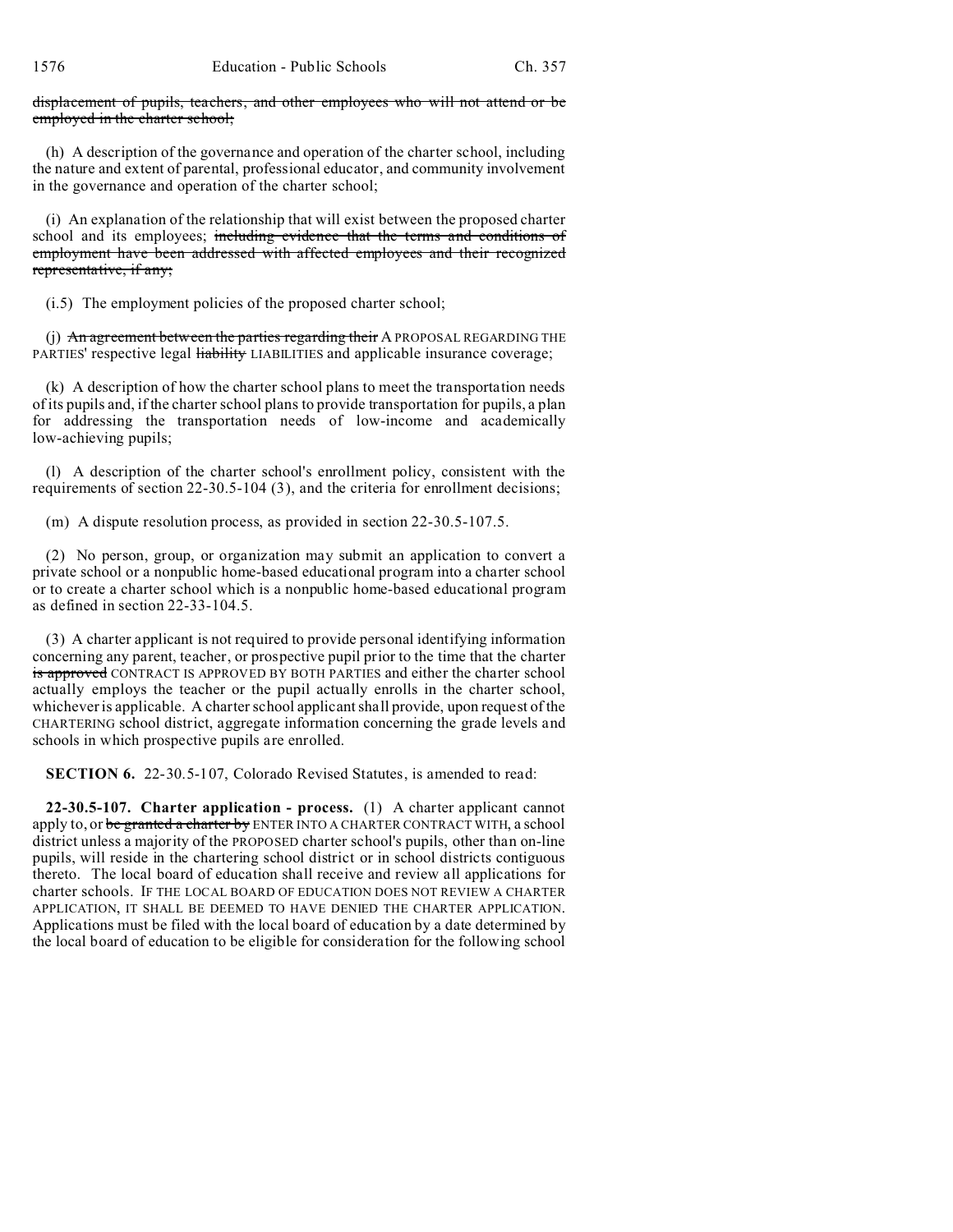year. The date determined by the local board of education for filing of applications shall not be any earlier than August 15, or any later than October 1. Prior to any change in the application deadline, the local board of education shall notify each charter school applicant in the district of the proposed change by certified letter. The local board of education shall not charge any application fees. If such board finds the charter school application is incomplete, the board shall request the necessary information from the charter applicant AND GIVE THE CHARTER APPLICANT REASONABLE OPPORTUNITY TO PROVIDE ADDITIONAL INFORMATION TO THE LOCAL BOARD OF EDUCATION FOR REVIEW. The charter school application shall be reviewed by the district accountability committee prior to consideration by the local board of education.

(1.5) For purposes of reviewing a charter school application, a district accountability committee shall include at least:

(a) One person with a demonstrated knowledge of charter schools, regardless of whether that person resides within the school district; and

(b) One parent or legal guardian of a child enrolled in a charter school in the school district; except that, if there are no charter schools in the school district, the local board of education shall appoint a parent or legal guardian of a child enrolled in the school district.

(2) After giving reasonable public notice, the local board of education shall hold community meetings in the affected areas or the entire school district to obtain information to assist the local board of education in its decision to grant APPROVE a charter school application. The local board of education shall rule by resolution on the application for a charter school in a public hearing, upon reasonable public notice, within seventy-five days after receiving the application filed pursuant to subsection (1) of this section. All negotiations between the charter school and the local board of education on the contract shall be concluded by, and all terms of the contract agreed upon, no later than ninety days after the local board of education rules by resolution on the application for a charter school.

(2.5) The charter applicant and the local board of education may jointly waive the deadlines set forth in this section.

(3) If a local board of education denies a charter school application, DOES NOT REVIEW A CHARTER SCHOOL APPLICATION, or unilaterally imposes conditions that are unacceptable to the charter applicant, the charter applicant may appeal the decision to the state board pursuant to section 22-30.5-108.

(3.5) NOTHING IN THIS PART 1 SHALL PROHIBIT A SCHOOL DISTRICT FROM ADOPTING ONE OR MORE POLICIES THAT ENCOURAGE CHARTER APPLICANTS TO ADDRESS SPECIFIED SCHOOL DISTRICT NEEDS.

(4) If a local board of education denies OR DOES NOT REVIEW a charter school application, it shall state its reasons for the denial OR REFUSAL TO REVIEW. WITHIN FIFTEEN DAYS AFTER DENYING OR REFUSING TO REVIEW A CHARTER SCHOOL APPLICATION, THE LOCAL BOARD OF EDUCATION SHALL NOTIFY THE DEPARTMENT OF THE DENIAL OR REFUSAL AND THE REASONS THEREFOR. If a local board of education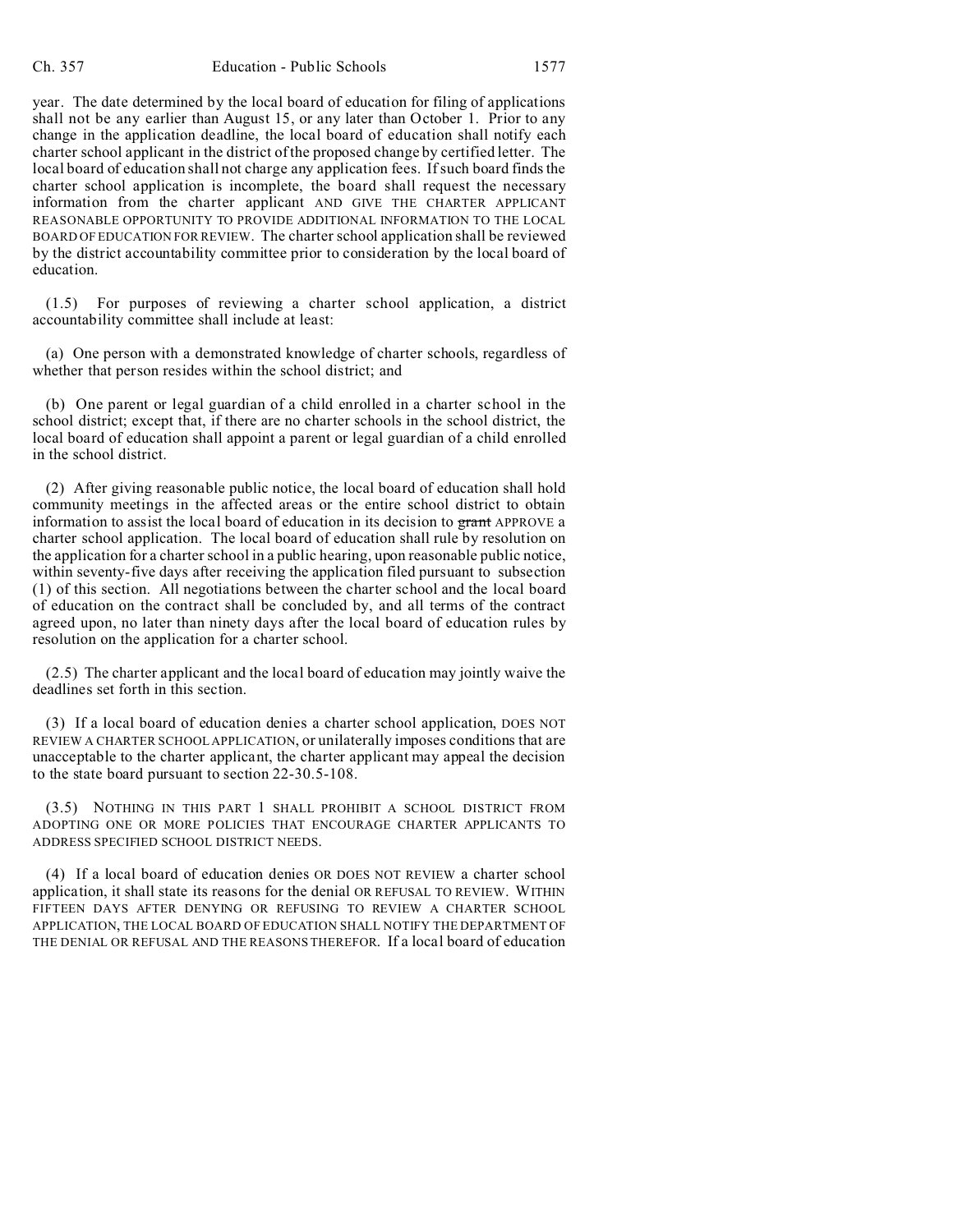grants APPROVES a charter APPLICATION, it shall send a copy of the approved charter APPLICATION to the department  $of$  education within fifteen days after granting APPROVING the charter APPLICATION.

(5) A SCHOOL DISTRICT MAY UNILATERALLY IMPOSE CONDITIONS ON A CHARTER APPLICANT OR ON A CHARTER SCHOOL ONLY THROUGH ADOPTION OF A RESOLUTION OF THE LOCAL BOARD OF EDUCATION OF THE SCHOOL DISTRICT. IF A LOCAL BOARD ADOPTS A RESOLUTION UNILATERALLY IMPOSING CONDITIONS ON A CHARTER APPLICANT OR ON A CHARTER SCHOOL, THE RESOLUTION SHALL, AT AMINIMUM, STATE THE SCHOOL DISTRICT'S REASONS FOR IMPOSING THE CONDITIONS UNILATERALLY, DESPITE THE OBJECTIONS OF THE CHARTER APPLICANT OR THE CHARTER SCHOOL. THE CHARTER APPLICANT OR CHARTER SCHOOL MAY APPEAL THE DECISION OF THE LOCAL BOARD OF EDUCATION TO UNILATERALLY IMPOSE THE CONDITIONS BY FILING THE NOTICE OF APPEAL WITH THE STATE BOARD WITHIN THIRTY DAYS AFTER ADOPTION OF THE RESOLUTION, AS PROVIDED IN SECTION 22-30.5-108 (2) (a).

**SECTION 7.** 22-30.5-108, Colorado Revised Statutes, is amended to read:

**22-30.5-108. Appeal - standard of review - procedures.** (1) Acting pursuant to its supervisory power as provided in section 1 of article IX of the state constitution, the state board, upon receipt of a notice of appeal or upon its own motion, may review decisions of any local board of education concerning the denial of a charter school application, the nonrenewal or revocation of a charter school's charter, or the unilateral imposition of conditions on a charter applicant OR A CHARTER SCHOOL, in accordance with the provisions of this section. Any disputes arising with regard to governing policy provisions of a charter school's charter contract shall be resolved as provided in section 22-30.5-107.5. A LOCAL BOARD OF EDUCATION'S REFUSAL TO REVIEW A CHARTER APPLICATION CONSTITUTES A DENIAL OF THE CHARTER APPLICATION AND IS APPEALABLE AS A DENIAL PURSUANT TO THE PROVISIONS OF THIS SECTION.

(2) A charter applicant or any other person who wishes to appeal a decision of a local board of education concerning THE DENIAL OF a charter application or the nonrenewal or revocation of a charter or the unilateral imposition of conditions on a charter applicant OR A CHARTER SCHOOL, shall provide the state board and the local board of education with a notice of appeal or of facilitation within thirty days after the local board's decision. The person bringing the appeal shall limit the grounds of the appeal to the grounds for the denial of A CHARTER APPLICATION or the nonrenewal or revocation of a charter, or the unilateral imposition of conditions on a charter applicant OR CHARTER SCHOOL, whichever is being appealed, specified by the local board of education. The notice shall include a brief statement of the reasons the charter school applicant APPEALING PERSON contends the local board of education's denial of A CHARTER APPLICATION or nonrenewal or revocation of a charter, or imposition of conditions on a charter applicant OR CHARTER SCHOOL was in error.

(2.5) If a district court dismisses a case for lack of jurisdiction and the case involves a charter application, or the nonrenewal or revocation of a charter, or the unilateral imposition of conditions on a charter applicant OR CHARTER SCHOOL, the thirty-day period for filing a notice of appeal or of facilitation described in subsection (2) of this section shall be tolled until the date of dismissal by the court.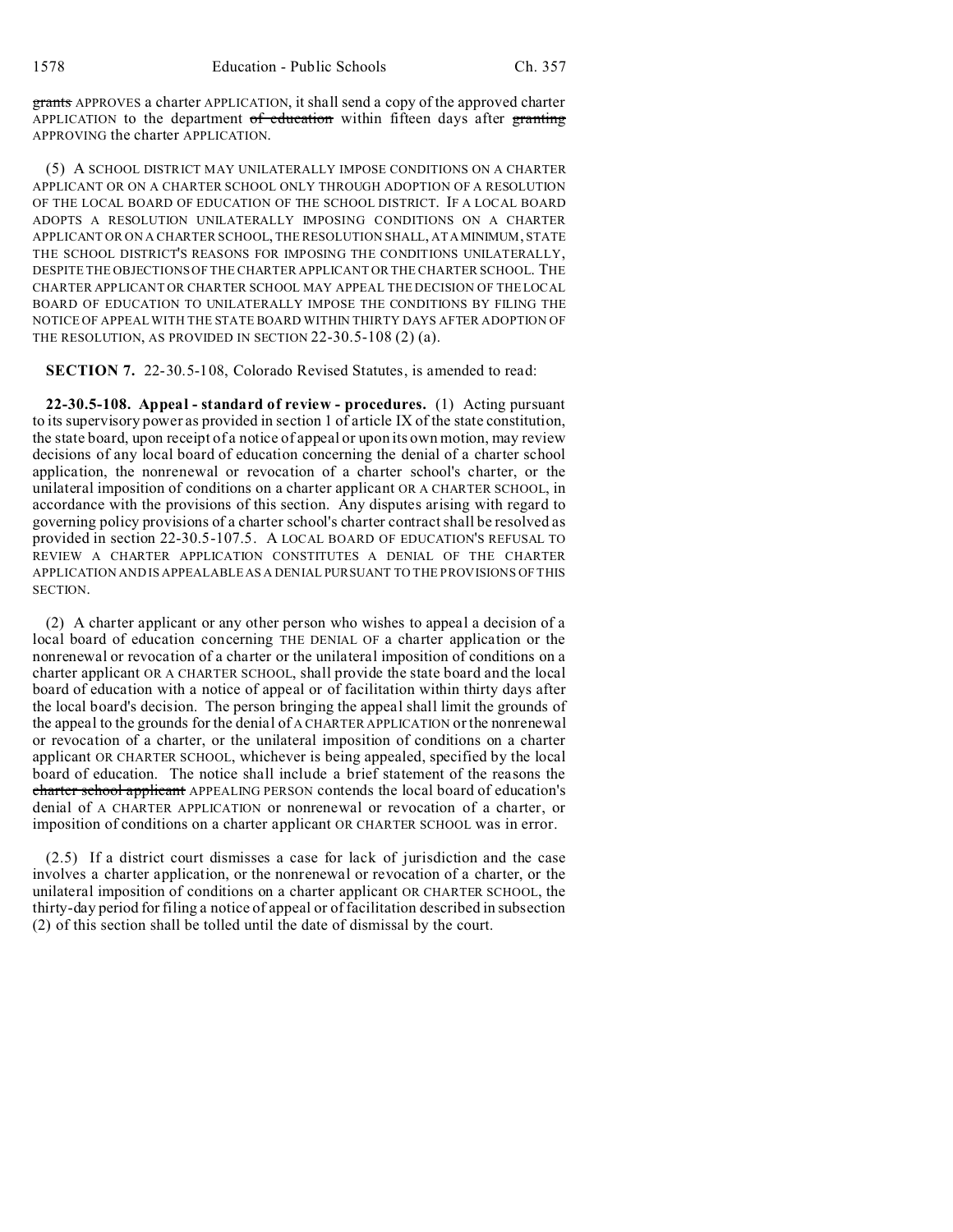(3) If the notice of appeal, or the motion to review by the state board, relates to a local board's decision to deny A CHARTER APPLICATION OR TO refuse to renew or TO revoke a charter or to a local board's unilateral imposition of conditions that are unacceptable to the charter applicant OR THE CHARTER SCHOOL, the appeal and review process shall be as follows:

(a) Within sixty days after receipt of the notice of appeal or the making of a motion to review by the state board and after reasonable public notice, the state board  $at \pi$ public hearing which may be held in the school district in which the proposed charter school has applied for a charter, shall review the decision of the local board of education and make its findings. If the state board finds that the local board's decision was contrary to the best interests of the pupils, school district, or community, the state board shall remand such decision to the local board of education with written instructions for reconsideration thereof. Said instructions shall include specific recommendations concerning the matters requiring reconsideration.

(b) Within thirty days following the remand of a decision to the local board of education and after reasonable public notice, the local board of education, at a public hearing, shall reconsider its decision and make a final decision. IF THE LOCAL BOARD OF EDUCATION DECIDES TO APPROVE THE CHARTER APPLICATION OR DECIDES NOT TO UNILATERALLY IMPOSE THE CONDITION, THE LOCAL BOARD OF EDUCATION AND THE CHARTER APPLICANT SHALLCOMPLETE THECHARTER CONTRACT WITHIN NINETY DAYS FOLLOWING THE REMAND OF THE STATE BOARD'S DECISION TO THE LOCAL BOARD OF EDUCATION.

(c) FOLLOWING THE REMAND, if the local board of education's final decision is still to deny A CHARTER APPLICATION OR TO UNILATERALLY IMPOSE THE CONDITION ON A CHARTER APPLICANT OR IF THE LOCAL BOARD OF EDUCATION'S FINAL DECISION IS STILL TO refuse to renew or TO revoke a charter or to unilaterally impose conditions unacceptable to the charter applicant SCHOOL, a second notice of appeal may be filed with the state board within thirty days following such final decision.

(d) Within thirty days following receipt of the second notice of appeal or the making of a motion for a second review by the state board and after reasonable public notice, the state board, at a public hearing, shall determine whether the final decision of the local board of education was contrary to the best interests of the pupils, school district, or community. If such a finding is made, the state board shall remand such final decision to the local board with instructions to approve the charter application, or to renew or reinstate the charter or to approve or disapprove the conditions imposed on the charter applicant OR THE CHARTER SCHOOL. The decision of the state board shall be final and not subject to appeal.

(3.5) In lieu of a first appeal to the state board pursuant to paragraph (a) of subsection (3) of this section, the parties may agree to facilitation. Within thirty days after denial OF A CHARTER APPLICATION OR nonrenewal or revocation of a charter OR UNILATERAL IMPOSITION OF CONDITIONS ON A CHARTER APPLICANT OR A CHARTER SCHOOL by the local board of education, the parties may file a notice of facilitation with the state board. The parties may continue in facilitation as long as both parties agree to its continued use. If one party subsequently rejects facilitation, and such rejection is not reconsidered within seven days, the local board of education shall reconsider its denial OF A CHARTER APPLICATION OR nonrenewal or revocation of a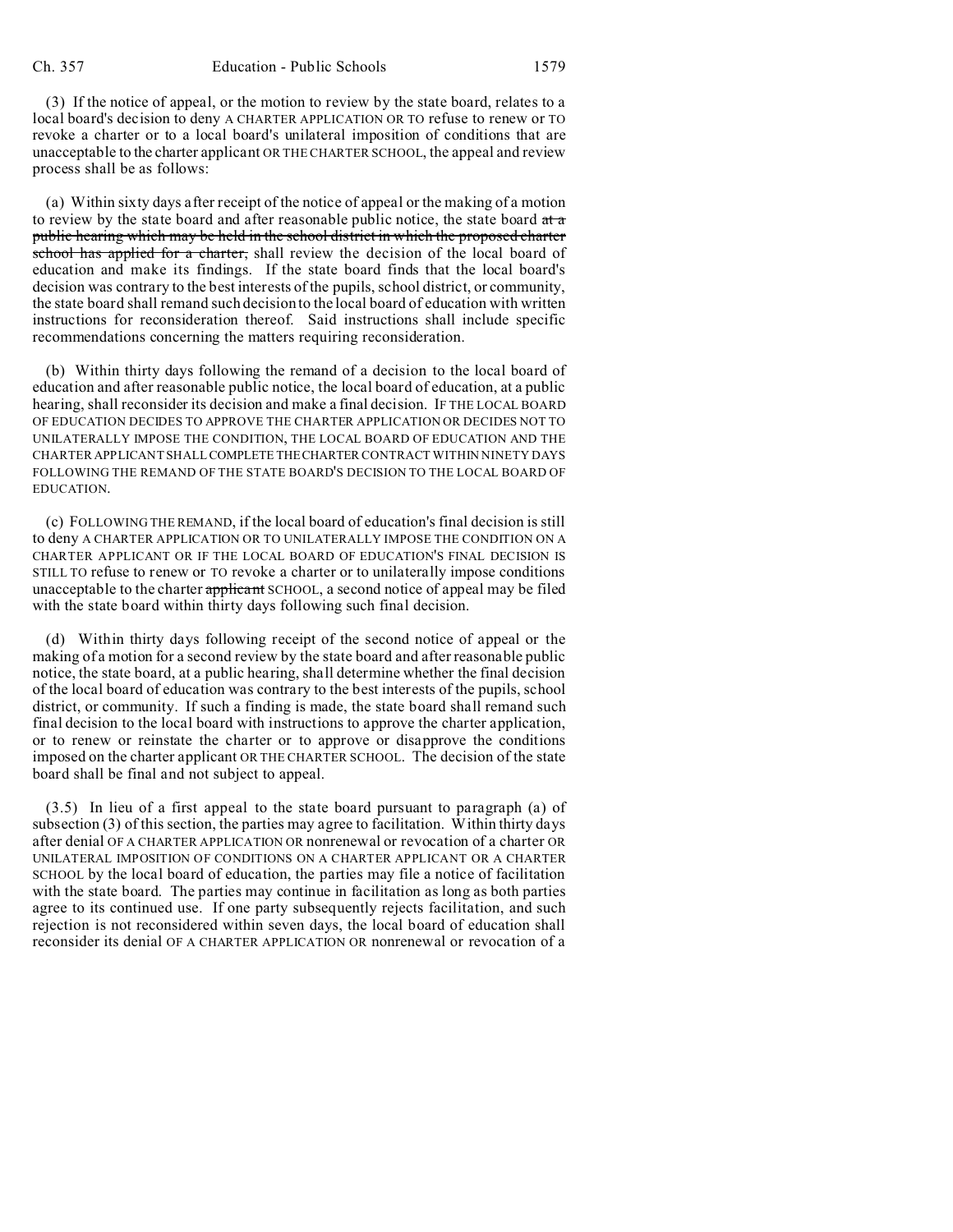1580 Education - Public Schools Ch. 357

charter and make a final decision as provided in paragraph (b) of subsection (3) of this section. The charter applicant may file a notice of appeal with the state board as provided in paragraph (c) of subsection (3) of this section within thirty days after a local board of education's final decision to deny not A CHARTER APPLICATION, TO REFUSE TO renew or TO revoke a charter, OR TO UNILATERALLY IMPOSE CONDITIONS ON A CHARTER APPLICANT OR A CHARTER SCHOOL.

 $(4)$  If the notice of appeal, or the motion to review by the state board, relates to a local board's decision to grant a charter, the appeal and review process shall be as follows:

(a) (I) Within sixty days after receipt of the notice of appeal or the making of a motion to review by the state board and after reasonable public notice, the state board, at a public hearing which may be held in the district in which the proposed charter school has applied for a charter, shall review the decision of the local board of education and determine whether such decision was arbitrary and capricious or whether the establishment or operation of the proposed charter school would:

(A) Violate any federal or state laws concerning civil rights;

(B) Violate any court order;

(C) Threaten the health and safety of pupils in the school district;

(D) Violate the provisions of section 22-30.5-109 (2), prescribing the permissible number of charter schools; or

(E) Be inconsistent with the equitable distribution of charter schools among school districts.

(II) If such a determination is made, the state board shall remand such decision to the local board with instructions to deny the charter application. The decision of the state board shall be final and not subject to appeal.

(5) Nothing in this section shall be construed to alter the requirement that a charter school be a part of the school district that grants APPROVES its charter APPLICATION AND CHARTER CONTRACT and BE accountable to the local board of education pursuant to section 22-30.5-104 (2).

**SECTION 8.** 22-30.5-109, Colorado Revised Statutes, is amended to read:

**22-30.5-109. Charter schools - reporting - publicizing - limits on enrollment - moratorium prohibited.** (1) A local board of education may reasonably limit the number of charter schools in the school district. EACH LOCAL BOARD OF EDUCATION THAT APPROVES A CHARTER APPLICATION AND ENTERS INTO A CHARTER CONTRACT WITH A CHARTER SCHOOL SHALL ANNUALLY REPORT TO THE DEPARTMENT INFORMATION THAT THE DEPARTMENT REQUESTS TO EVALUATE THE EFFECTIVENESS OF CHARTER SCHOOLS. THE LOCAL BOARDS OF EDUCATION SHALL PROVIDE THE INFORMATION ON FORMS PROVIDED BY THE DEPARTMENT. THE STATE BOARD SHALL ADOPT RULES ESTABLISHING THE TIME LINES AND PROCEDURES FOR REPORTING THE INFORMATION REQUIRED IN THIS SUBSECTION (1).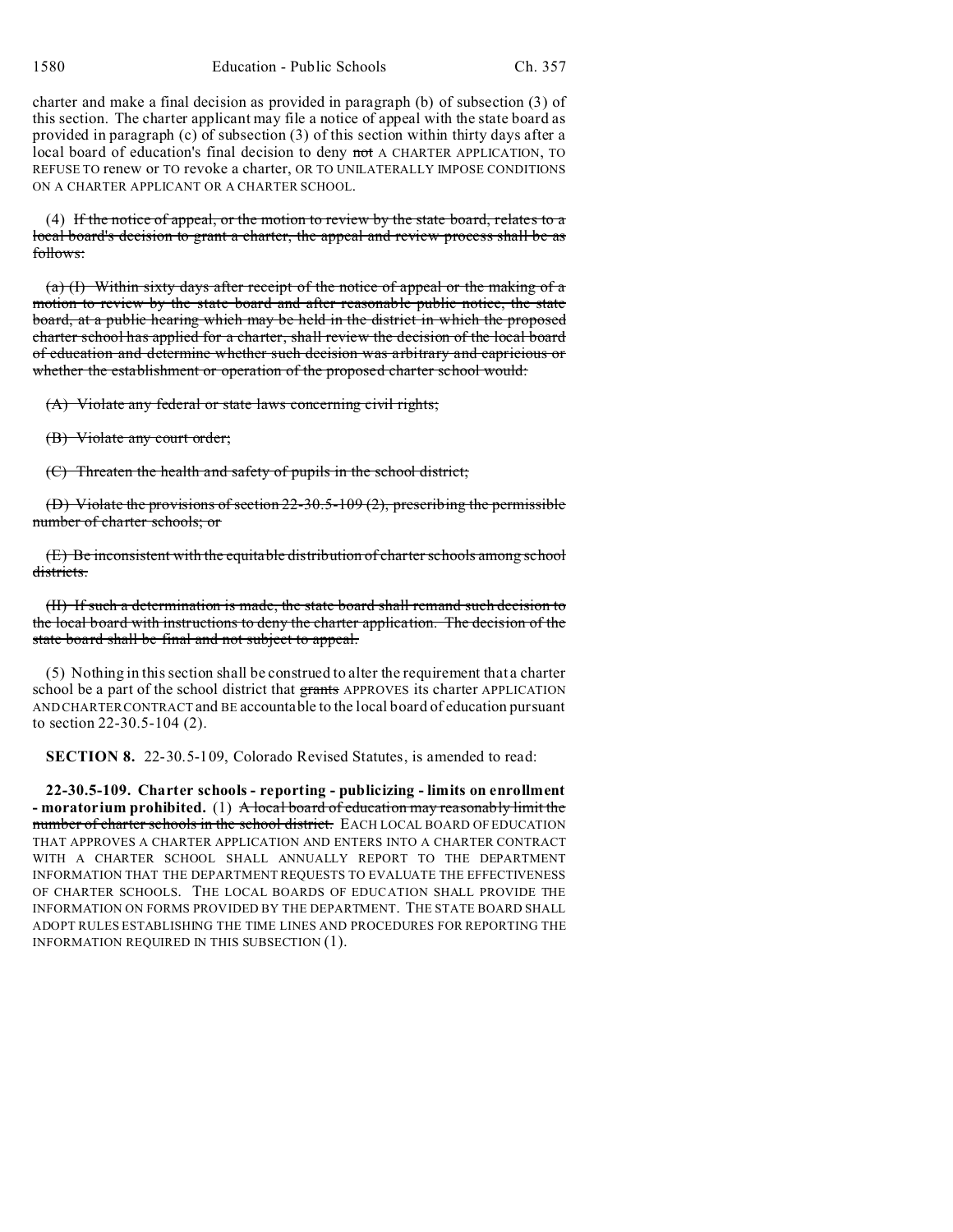(2) (a) No more than sixty charters shall be granted prior to July 1, 1997, and at least sixteen of said sixty charters shall be reserved for charter school applications which are designed to increase the educational opportunities of at-risk pupils, as defined in section 22-30.5-103.

(b) Local boards of education which grant charter school applications shall report such action to the state board and shall specify whether or not such school is designed to increase the educational opportunities of at-risk pupils. The state board shall promptly notify the board of education of each school district when the limits specified in paragraph  $(a)$  of this subsection  $(2)$  have been reached.

(3) It is the intent of the general assembly that priority of GREATER consideration be given to charter school applications designed to increase the educational opportunities of at-risk pupils, as defined in section 22-30.5-103.

(4) If otherwise qualified, nothing in this part 1 shall be construed to prohibit any institution certified as an educational clinic pursuant to article 27 of this title, on or before April 1, 1993, from applying to become a charter school pursuant to this part 1.

(5) Nothing in this part 1 shall be construed to prevent a school in a school district which is comprised of only one school from applying to become a charter school pursuant to this part 1.

(6) A school district shall not discriminate against a charter school or a nonpublic school participating in the Colorado opportunity contract pilot program pursuant to article 56 of this title in publicizing the educational options available to students residing within the district through advertising, direct mail, availability of mailing lists, or other informational activities, provided that the charter or nonpublic school pays for its share of such publicity at cost.

(7) On-line pupils enrolled in a charter school shall not be included in the charter school's pupil enrollment for purposes of determining whether the charter school is in compliance with any restrictions the chartering school district may impose on the number of pupils that may enroll in the charter school. A chartering school district AUTHORITY may not restrict the number of  $\theta$ -line pupils a charter school may enroll; EXCEPT THAT A CHARTER SCHOOL AND ITS CHARTERING AUTHORITY MAY NEGOTIATE AND AGREE TO LIMITATIONS ON THE NUMBER OF STUDENTS THE CHARTER SCHOOL MAY ENROLL AS NECESSARY TO:

(a) FACILITATE THE ACADEMIC SUCCESS OF STUDENTS ENROLLED IN THE CHARTER SCHOOL;

(b) FACILITATE THE CHARTER SCHOOL'S ABILITY TO ACHIEVE THE OTHER OBJECTIVES SPECIFIED IN THE CHARTER CONTRACT; OR

(c) ENSURE THAT THE CHARTER SCHOOL'S STUDENT ENROLLMENT DOES NOT EXCEED THE CAPACITY OF THE CHARTER SCHOOL FACILITY OR SITE.

(8) THE LOCAL BOARD OF EDUCATION OF A SCHOOL DISTRICT SHALL NOT IMPOSE A MORATORIUM ON THE APPROVAL OF CHARTERAPPLICATIONS FOR CHARTER SCHOOLS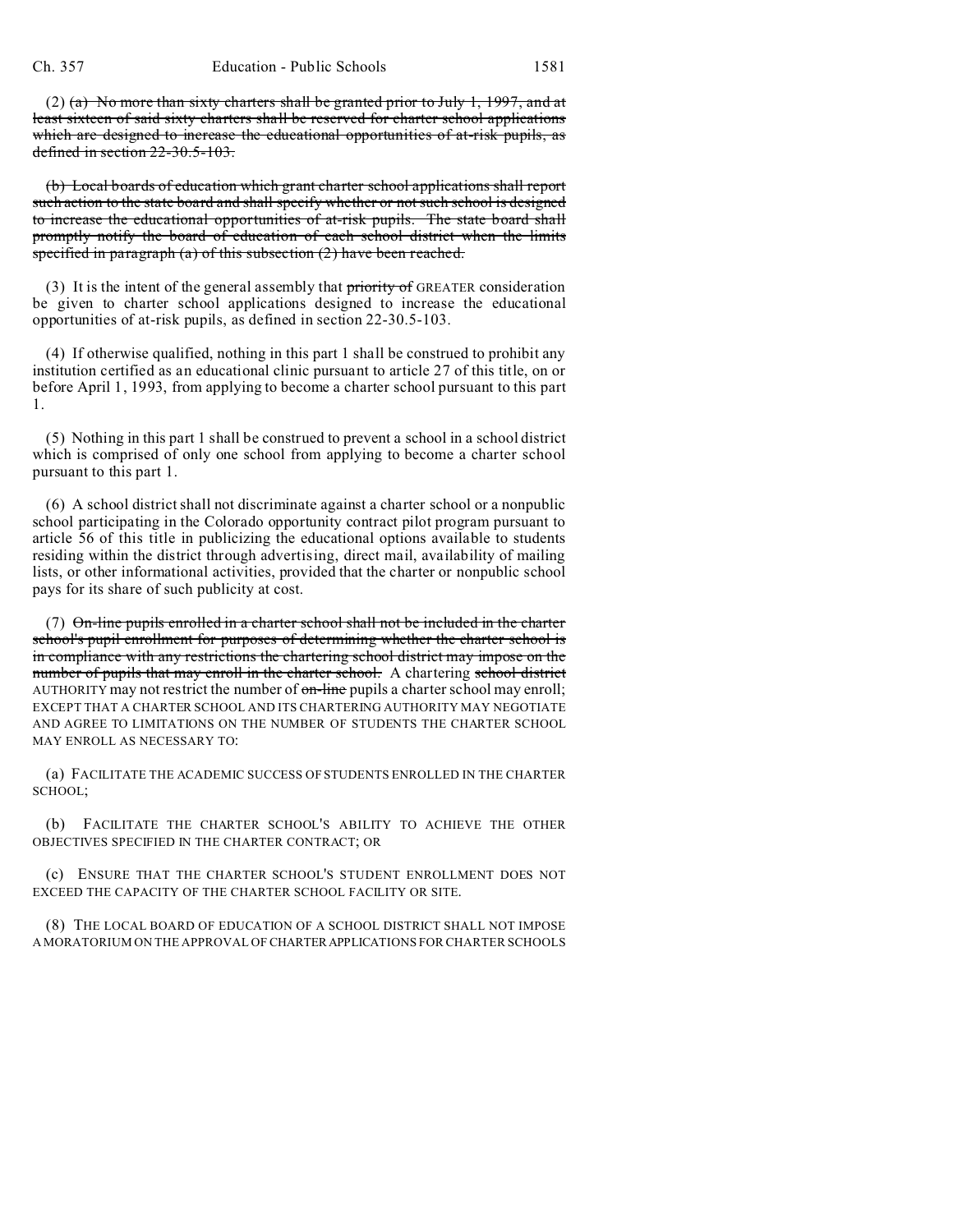WITHIN THE SCHOOL DISTRICT.

**SECTION 9.** 22-30.5-110, Colorado Revised Statutes, is amended to read:

**22-30.5-110. Charter schools - term - renewal of charter - grounds for nonrenewal or revocation - repeal.** (1) A new charter may APPLICATION SHALL be approved BY A LOCAL BOARD OF EDUCATION for a period of at least three years. but not more than five academic years. A charter may be renewed for a period not to exceed five years SUCCESSIVE PERIODS.

(1.5) No later than December 1 of the year prior to the year in which the charter expires, the governing body of a charter school shall submit a renewal application to the CHARTERING local board of education. The CHARTERING local board of education shall rule by resolution on the renewal application no later than February 1 of the year in which the charter expires, or BY a mutually agreed upon date.

(2) A charter school renewal application submitted to the CHARTERING local board of education shall contain:

(a) A report on the progress of the charter school in achieving the goals, objectives, pupil performance standards, content standards, and other terms of the initial approved charter application CHARTER CONTRACT AND THE RESULTS ACHIEVED BY THE CHARTER SCHOOL'S STUDENTS ON THE ASSESSMENTS ADMINISTERED THROUGH THE COLORADO STUDENT ASSESSMENT PROGRAM;

(b) A financial statement that discloses the costs of administration, instruction, and other spending categories for the charter school that is understandable to the general public and that will allow comparison of such costs to other schools or other comparable organizations, in a format required by the state board of education; and

(c) (I) For renewal applications submitted on or after July 1, 2001, but prior to July 1, 2010, a statement specifying how the charter school intends to use the one-percent increase in the statewide base per pupil funding for state fiscal years 2001-02 through 2010-11 required by section 17 of article IX of the state constitution to raise student achievement.

(II) This paragraph (c) is repealed, effective July 1, 2011.

(3) A charter may be revoked or not renewed by the CHARTERING local board of education if such board IT determines that the charter school did any of the following:

(a) Committed a material violation of any of the conditions, standards, or procedures set forth in the charter application CONTRACT;

(b) Failed to meet or make reasonable progress toward achievement of the GOALS, OBJECTIVES, content standards, or pupil performance standards, APPLICABLE FEDERAL REQUIREMENTS, OR OTHER TERMS identified in the charter application CONTRACT;

(c) Failed to meet generally accepted standards of fiscal management; or

(d) Violated any provision of law from which the charter school was not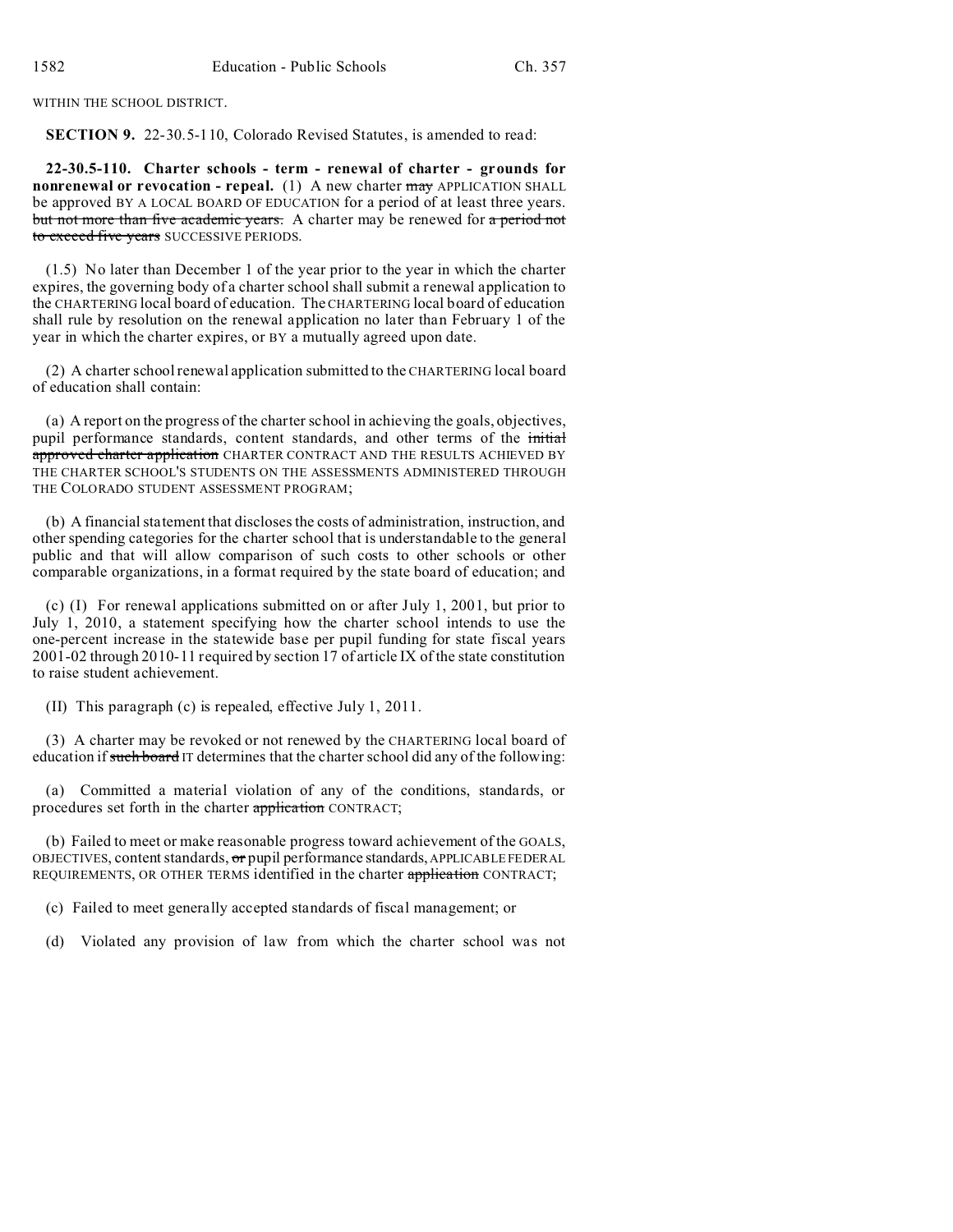specifically exempted.

(4) In addition, a charter may be not renewed upon a determination by the local board of education that it is not in the interest of the pupils residing within the school district to continue the operation of the charter school.

(4.5) If a local board of education revokes or does not renew a charter, the board shall state its reasons for the revocation or nonrenewal.

(5) A decision to revoke or not to renew a charter may be appealed or facilitation may be sought pursuant to the provisions of section 22-30.5-108.

**SECTION 10.** 22-30.5-112 (2) (a) (III) (A), (2) (a.4) (III), (2) (c) (II), (2) (d), (5), and (6), Colorado Revised Statutes, are amended, and the said 22-30.5-112 is further amended BY THE ADDITION OF THE FOLLOWING NEW SUBSECTIONS, to read:

**22-30.5-112. Charter schools - financing - guidelines - repeal.** (2) (a) (III) (A) For budget year 2000-01 and budget years thereafter except as otherwise provided in paragraph (a.3) of this subsection (2), each charter school and the authorizing CHARTERING school district shall negotiate funding under the contract. at a minimum of ninety-five percent THE CHARTER SCHOOL SHALL RECEIVE ONE HUNDRED PERCENT of the district per pupil revenues for each pupil enrolled in the charter school who is not an on-line pupil and ninety-five percent ONE HUNDRED PERCENT of the district per pupil on-line funding for each on-line pupil enrolled in the charter school; EXCEPT THAT the CHARTERING school district may choose to retain the actual amount of the charter school's per pupil share of the central administrative overhead costs for services actually provided to the charter school, except that such amount shall not exceed UP TO five percent of the district per pupil revenues for each pupil who is not an on-line pupil enrolled in the charter school and UP TO five percent of the district per pupil on-line funding for each on-line pupil enrolled in the charter school.

(a.4) (III) If either party disputes an itemized accounting provided pursuant to subparagraphs (I) and (II) of this paragraph (a.4), any charges included in an accounting, or charges to either party, that party is entitled to request a third-party review at the requesting party's expense. The review shall be conducted by the department, of education, and the department's determination shall be final.

(c) (II) For budget year 2000-01 and budget years thereafter, the amount of funding received by a charter school pursuant to this subsection (2) shall not be less than ninety-five percent ONE HUNDRED PERCENT of the CHARTERING SCHOOL DISTRICT'S district per pupil revenues, MINUS UP TO FIVE PERCENT AS PROVIDED IN SUBPARAGRAPH (III) OF PARAGRAPH (a) OF THIS SUBSECTION (2), multiplied by the number of pupils enrolled in the charter school or as otherwise provided in paragraph  $(a.3)$  of this subsection (2) for any charter school authorized CHARTERED by a school district that enrolls five hundred or fewer students.

(d) It is the intent of the general assembly that funding and service agreements pursuant to this subsection  $(2)$  shall be neither a financial incentive nor a financial disincentive to the establishment of a charter school.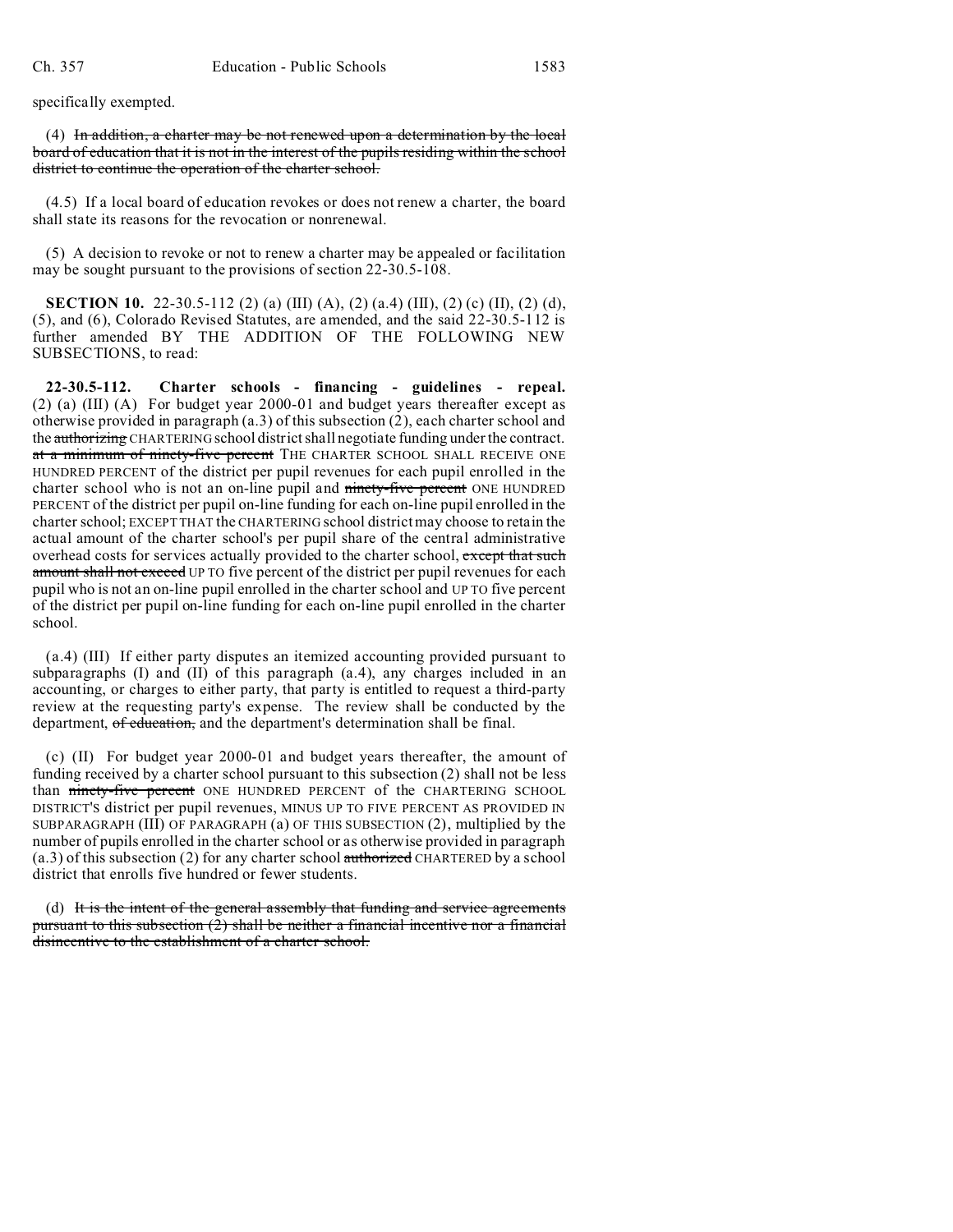(5) The department of education will prepare an annual report and evaluation for the governor and the house and senate committees on education on the success or failure of charter schools, their relationship to other school reform efforts, and suggested changes in state law necessary to strengthen or change the charter school program.

(6) The department of education will provide technical assistance to persons and groups preparing or revising charter applications.

(7) A CHARTER SCHOOL SHALL COMPLY WITH ALL OF THE STATE FINANCIAL AND BUDGET RULES, REGULATIONS, AND FINANCIAL REPORTING REQUIREMENTS WITH WHICH THE CHARTERING SCHOOL DISTRICT IS REQUIRED TO COMPLY, INCLUDING BUT NOT LIMITED TO ANNUAL COMPLETION OF A GOVERNMENTAL AUDIT THAT COMPLIES WITH THE REQUIREMENTS OF THE DEPARTMENT.

(8) (a) NOTWITHSTANDING ANY PROVISION OF THIS SECTION TO THE CONTRARY, A CHARTERING SCHOOL DISTRICT, UNDER THE CIRCUMSTANCES SPECIFIED IN THE CONTRACT BETWEEN THE SCHOOL DISTRICT AND THE CHARTER SCHOOL PURSUANT TO SECTION 22-30.5-105 (2) (c) (IV), MAY WITHHOLD A PORTION OF A CHARTER SCHOOL'S MONTHLY PAYMENT DUE PURSUANT TO THIS SECTION.

(b) THE CHARTERING SCHOOL DISTRICT MAY WITHHOLD A PORTION OF THE PAYMENT DUE TO THE CHARTER SCHOOL ONLY UNTIL SUCH TIME AS THE CHARTER SCHOOL COMPLIES WITH THE FINANCIAL REPORTING REQUIREMENTS.

(9) (a) IF A CHARTER SCHOOL DETERMINES THAT ITS CHARTERING SCHOOL DISTRICT HAS NOT FORWARDED TO THE CHARTER SCHOOL THE AMOUNT DUE TO THE CHARTER SCHOOL IN ACCORDANCE WITH THE TERMS OF THE CHARTER CONTRACT AND THE PROVISIONS OF THIS SECTION, THE CHARTER SCHOOL MAY SEEK A DETERMINATION FROM THE STATE BOARD REGARDING WHETHER THE CHARTERING SCHOOL DISTRICT IMPROPERLY WITHHELD ANY PORTION OF THE AMOUNT DUE TO THE CHARTER SCHOOL. A CHARTER SCHOOL THAT CHOOSES TO REQUEST A DETERMINATION PURSUANT TO THIS SUBSECTION (9) OF ISSUES ARISING ON OR AFTER JULY 1, 2004, SHALL SUBMIT THE REQUEST WITHIN THE NEXT FISCAL YEAR FOLLOWING THE FISCAL YEAR IN WHICH THE CHARTERING SCHOOL DISTRICT MAY HAVE IMPROPERLY WITHHELD FUNDING; EXCEPT THAT, IF THE CHARTER CONTRACT REQUIRES THE CHARTER SCHOOL TO COMPLETE ANY REQUIREMENTS PRIOR TO SEEKING A DETERMINATION FROM THE DEPARTMENT PURSUANT TO THIS SUBSECTION (9), THE CHARTER SCHOOL SHALL SUBMIT THE REQUEST NO LATER THAN THE END OF THE NEXT FISCAL YEAR FOLLOWING THE FISCAL YEAR IN WHICH THE CHARTER SCHOOL COMPLETES SAID REQUIREMENTS.

(b) UPON RECEIPT FROM A CHARTER SCHOOL OF A REQUEST FOR A DETERMINATION OF WHETHER THE CHARTERING SCHOOL DISTRICT HAS IMPROPERLY WITHHELD ANY PORTION OF THE AMOUNT DUE TO THE CHARTER SCHOOL, THE STATE BOARD SHALL DIRECT THE DEPARTMENT TO REVIEW THE TERMS OF THE CHARTER CONTRACT AND THE FINANCIAL INFORMATION OF THE CHARTER SCHOOL AND THE CHARTERING SCHOOL DISTRICT AND MAKE A RECOMMENDATION TO THE STATE BOARD REGARDING WHETHER THE CHARTERING SCHOOL DISTRICT IMPROPERLY WITHHELD ANY PORTION OF THE AMOUNT DUE TO THE CHARTER SCHOOL. THE DEPARTMENT SHALL REQUEST FROM THE CHARTERING SCHOOL DISTRICT AND THE CHARTER SCHOOL ALL INFORMATION NECESSARY TO MAKE THE RECOMMENDATION, INCLUDING BUT NOT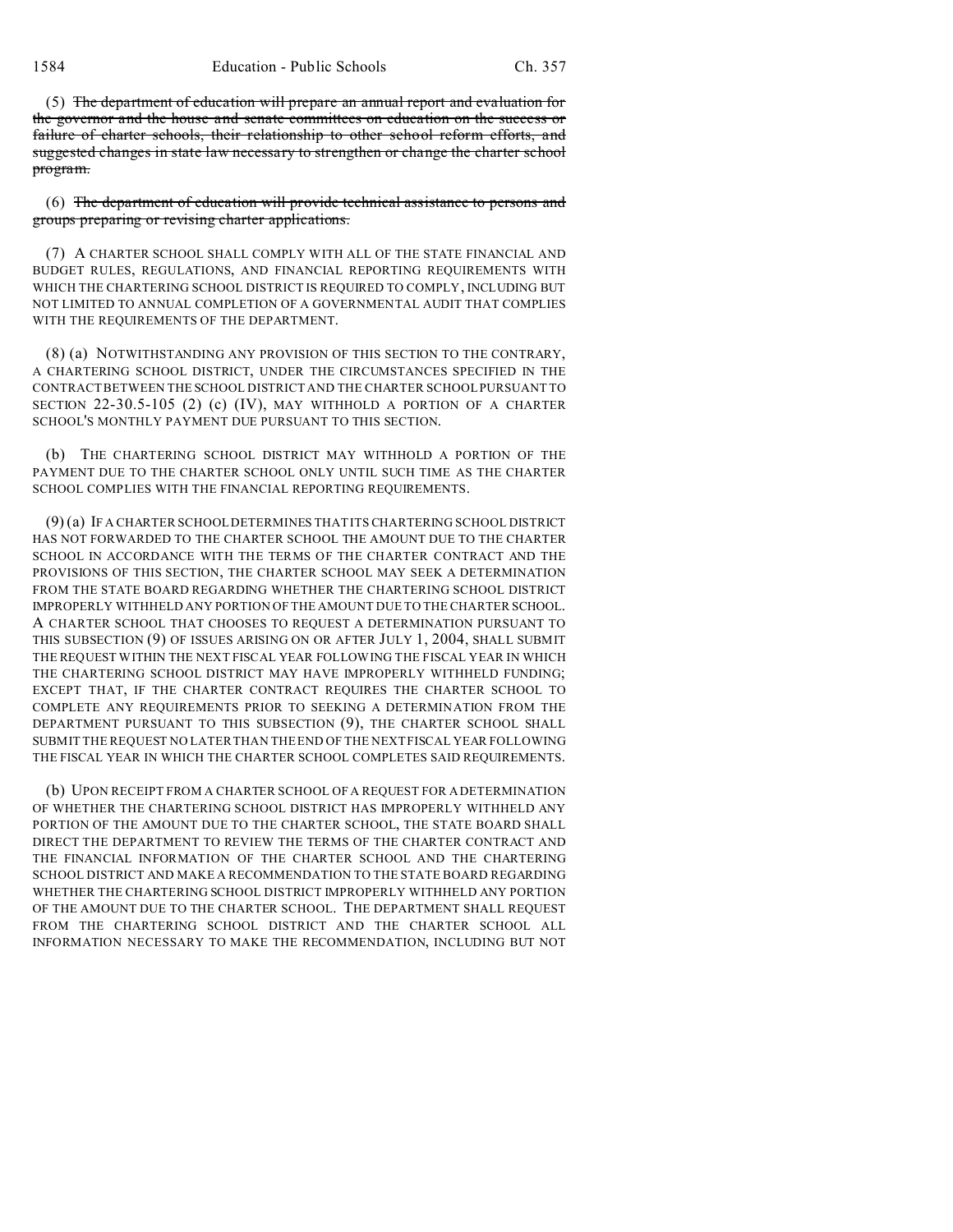LIMITED TO AUDITED FINANCIAL DATA. THE CHARTERING SCHOOL DISTRICT AND THE CHARTER SCHOOL SHALL PROVIDE THE REQUESTED INFORMATION AS SOON AS POSSIBLE FOLLOWING THE REQUEST, BUT IN NO EVENT LATER THAN THIRTY DAYS AFTER COMPLETION OF THE ANNUAL FINANCIAL AUDIT. THE DEPARTMENT SHALL FORWARD ITS RECOMMENDATION TO THE STATE BOARD WITHIN SIXTY DAYS AFTER RECEIVING ALL OF THE REQUESTED INFORMATION FROM THE CHARTERING SCHOOL DISTRICT AND THE CHARTER SCHOOL.

(c) AT THE NEXT STATE BOARD MEETING FOLLOWING RECEIPT OF THE RECOMMENDATION OF THE DEPARTMENT PURSUANT TO PARAGRAPH (b) OF THIS SUBSECTION (9), THE STATE BOARD SHALL ISSUE ITS DECISION REGARDING WHETHER THE CHARTERING SCHOOL DISTRICT IMPROPERLY WITHHELD ANY PORTION OF THE AMOUNT DUE TO THE CHARTER SCHOOL. IF THE STATE BOARD FINDS THAT THE CHARTERING SCHOOL DISTRICTIMPROPERLY WITHHELD ANY PORTION OF THE AMOUNT DUE TO THE CHARTER SCHOOL, THE CHARTERING SCHOOL DISTRICT SHALL PAY TO THE CHARTER SCHOOL, WITHIN THIRTY DAYS AFTER ISSUANCE OF THE DECISION, THE AMOUNT IMPROPERLY WITHHELD. IN ADDITION, THE CHARTERING SCHOOL DISTRICT SHALL PAY THE COSTS INCURRED BY THE DEPARTMENT IN REVIEWING THE NECESSARY INFORMATION TO MAKE ITS RECOMMENDATION. IF THE STATE BOARD FINDS THAT THE CHARTERING SCHOOL DISTRICT DID NOT IMPROPERLY WITHHOLD ANY PORTIONOF THE AMOUNT DUE TO THE CHARTER SCHOOL, THE CHARTER SCHOOL SHALL PAY THE COSTS INCURRED BY THE DEPARTMENT IN REVIEWING THE NECESSARY INFORMATION TO MAKE ITS RECOMMENDATION.

(d) IF THE CHARTERING SCHOOL DISTRICT FAILS WITHIN THE THIRTY-DAY PERIOD TO PAY THE FULL AMOUNT THAT WAS IMPROPERLY WITHHELD, THE CHARTER SCHOOL MAY NOTIFY THE DEPARTMENT, AND THE DEPARTMENT SHALL WITHHOLD FROM THE CHARTERING SCHOOL DISTRICT'S STATE EQUALIZATION PAYMENT THE UNPAID PORTION OF THE AMOUNT IMPROPERLY WITHHELD BY THE CHARTERING SCHOOL DISTRICT FROM THE CHARTER SCHOOL AND PAY THE UNPAID PORTION DIRECTLY TO THE CHARTER SCHOOL.

(10) (a) IF A CHARTER SCHOOL DETERMINES THAT A SCHOOL DISTRICT HAS NOT PAID THE TUITION CHARGE FOR THE EXCESS COSTS INCURRED IN EDUCATING A CHILD WITH A DISABILITY AS REQUIRED IN SECTION 22-20-109 (5), THE CHARTER SCHOOL MAY SEEK A DETERMINATION FROM THE STATE BOARD IN ACCORDANCE WITH THE PROVISIONS OF SUBSECTION (9) OF THIS SECTION.

(b) IF THE STATEBOARD DETERMINES THAT THE SCHOOL DISTRICT HAS IMPROPERLY WITHHELD MONEYS DUE TO THE CHARTER SCHOOL, THE SCHOOL DISTRICT, WITHIN THIRTY DAYS AFTER THE STATE BOARD'S DETERMINATION, SHALL PAY TO THE CHARTER SCHOOL THE AMOUNT IMPROPERLY WITHHELD. IN ADDITION, THE SCHOOL DISTRICT SHALL PAY THE COSTS INCURRED BY THE DEPARTMENT IN REVIEWING THE NECESSARY INFORMATION TO MAKE ITS RECOMMENDATION. IF THE SCHOOL DISTRICT FAILS, WITHIN THE THIRTY-DAY PERIOD, TO PAY THE FULL AMOUNT THAT WAS IMPROPERLY WITHHELD, THECHARTERSCHOOL SHALL NOTIFY THE DEPARTMENT, AND THE DEPARTMENT SHALL WITHHOLD FROM THE SCHOOL DISTRICT'S STATE EQUALIZATION PAYMENT THE UNPAID PORTION OF THE AMOUNT IMPROPERLY WITHHELD BY THE DISTRICT AND PAY THE UNPAID PORTION DIRECTLY TO THE CHARTER SCHOOL.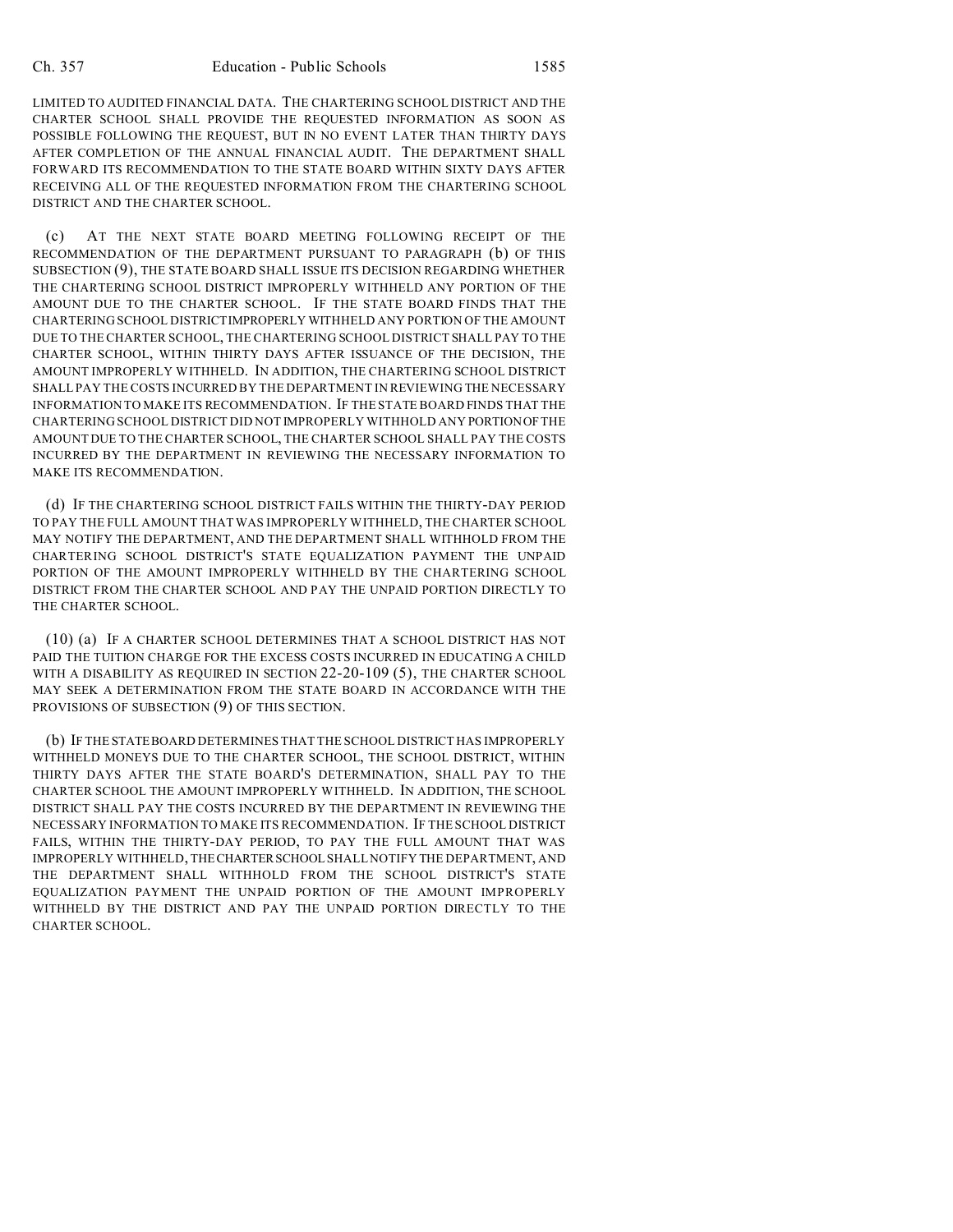(c) IF THE STATE BOARD FINDS THAT THE SCHOOL DISTRICT DID NOT IMPROPERLY WITHHOLD ANY PORTION OF THE AMOUNT DUE TO THE CHARTER SCHOOL, THE CHARTER SCHOOL SHALL PAY THE COSTS INCURRED BY THE DEPARTMENT IN REVIEWING THE NECESSARY INFORMATION TO MAKE ITS RECOMMENDATION.

**SECTION 11.** 22-30.5-113, Colorado Revised Statutes, is REPEALED AND REENACTED, WITH AMENDMENTS, to read:

**22-30.5-113. State board - department of education - duties - charter schools - evaluation - report.** (1) BEGINNING IN THE 2004-05 BUDGET YEAR, AND AT LEAST EVERY THREE YEARS THEREAFTER, THE DEPARTMENT SHALL PREPARE A REPORT AND EVALUATION FOR THE GOVERNOR AND THE HOUSE AND SENATE COMMITTEES ON EDUCATION ON THE SUCCESS OR FAILURE OF CHARTER SCHOOLS, THEIR RELATIONSHIP TO OTHER SCHOOL REFORM EFFORTS, AND SUGGESTED CHANGES IN STATE LAW NECESSARY TO STRENGTHEN OR CHANGE THE CHARTER SCHOOL PROGRAM.

(2) THE STATE BOARD SHALL COMPILE EVALUATIONS OF CHARTER SCHOOLS RECEIVED FROM LOCAL BOARDS OF EDUCATION. THE STATE BOARD SHALL REVIEW INFORMATION REGARDING THE STATUTES, REGULATIONS, AND POLICIES FROM WHICH CHARTER SCHOOLS WERE RELEASED PURSUANT TO SECTION 22-30.5-105 TO DETERMINE IF THE RELEASES ASSISTED OR IMPEDED THE CHARTER SCHOOLS IN MEETING THEIR STATED GOALS AND OBJECTIVES.

(3) IN PREPARING THE REPORT REQUIRED BY THIS SECTION, THE STATE BOARD SHALL COMPARE THE PERFORMANCE OF CHARTER SCHOOL PUPILS WITH THE PERFORMANCE OF ETHNICALLY AND ECONOMICALLY COMPARABLE GROUPS OF PUPILS IN OTHER PUBLIC SCHOOLS WHO ARE ENROLLED IN ACADEMICALLY COMPARABLE COURSES.

**SECTION 12.** 22-1-101, Colorado Revised Statutes, is amended to read:

**22-1-101. Schools defined.** (1) A public school is a school that derives its support, in whole or in part, from moneys raised by a general state, county, or district tax.

(2) A CHARTER SCHOOL IS A PUBLIC SCHOOL THAT OPERATES PURSUANT TO A CHARTER CONTRACT ENTERED INTO PURSUANT TO THE PROVISIONS OF ARTICLE 30.5 OF THIS TITLE. AS USED IN THIS TITLE, UNLESS THE CONTEXT OTHERWISE REQUIRES, "CHARTER SCHOOL" INCLUDES ANY TYPE OF CHARTER SCHOOL CREATED PURSUANT TO THE PROVISIONS OF ARTICLE 30.5 OF THIS TITLE.

**SECTION 13.** 22-2-107 (1) (g.5), Colorado Revised Statutes, is amended to read:

**22-2-107. State board - powers.** (1) The state board has the power:

(g.5) To revoke or withhold accreditation of any school district under section 22-2-106 (1) (c) if it determines that the school district has not complied with the provisions of the "Public School Finance Act of 1994", as set forth in article 54 of this title, but such OR THAT THE SCHOOL DISTRICT HAS NOT COMPLIED WITH A SPECIFIC WRITTEN DIRECTIVE OR ORDER OF THE STATE BOARD TO THE SCHOOL DISTRICT. Action AGAINST A SCHOOL DISTRICT'SACCREDITATION may be taken only after at least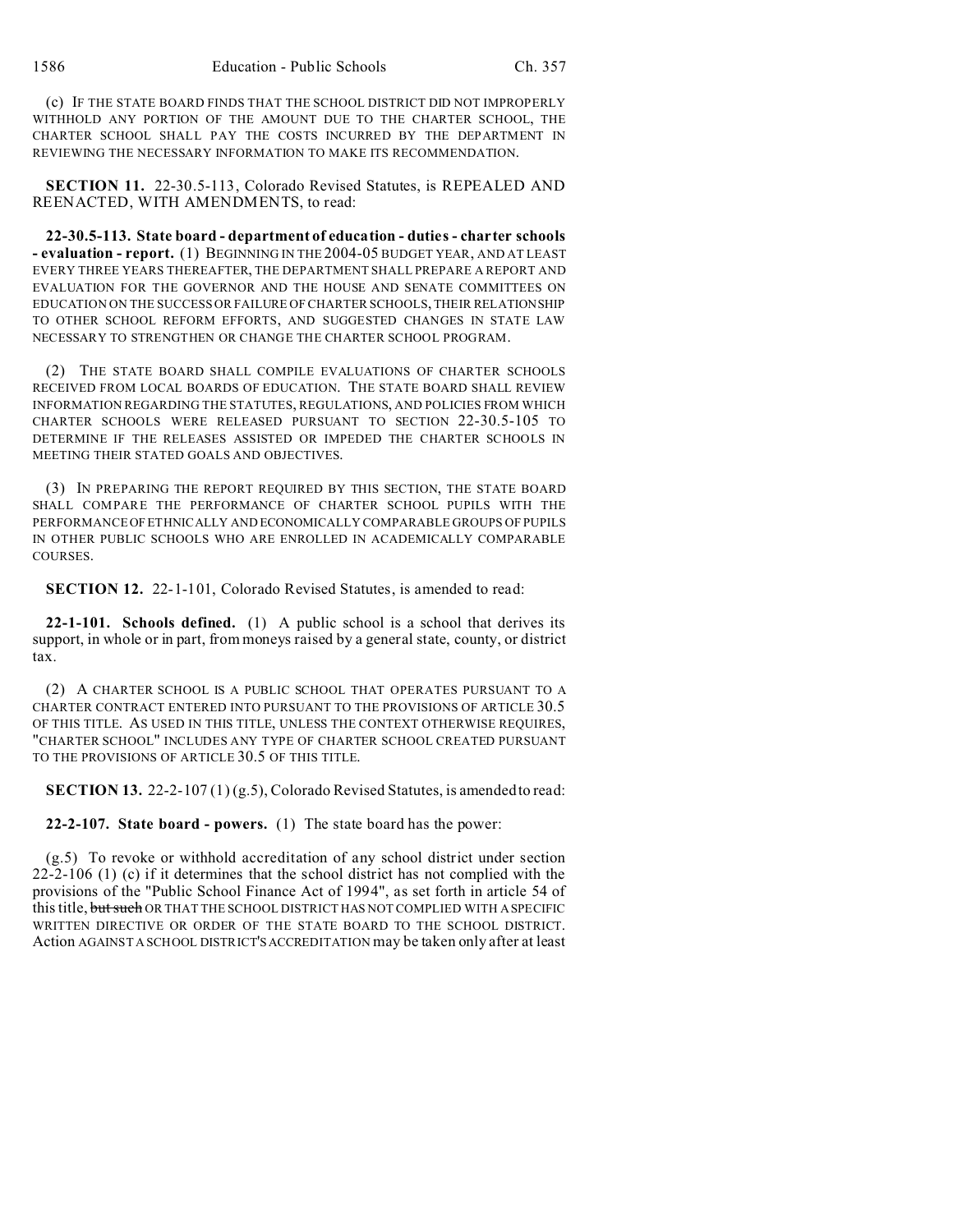sixty days' notice to the district and an opportunity for the district to be heard at a hearing held in accordance with rules promulgated by the state board.

**SECTION 14.** 22-11-104 (2) (k), Colorado Revised Statutes, is amended to read:

**22-11-104. Accreditation indicators.** (2) **Contents.** The accreditation indicators shall include but shall not be limited to the following:

(k) Compliance with the budgeting, accounting, and reporting requirements set forth in articles 44 and 45 of this title AND COMPLIANCE WITH ANY SPECIFIC WRITTEN DIRECTIVE OR ORDER OF THE STATE BOARD TO THE SCHOOL DISTRICT.

**SECTION 15.** 22-37-104 (2) (e), Colorado Revised Statutes, is amended to read:

**22-37-104. Qualification.** (2) A program shall:

(e) Include provisions for the dissemination of the results of the program to the state board, school board OR GOVERNING BOARD of the participating public school, parents, guardians, or legal custodians with students attending the participating public school, and any other interested persons.

**SECTION 16.** 22-51-101, Colorado Revised Statutes, is amended to read:

**22-51-101. Legislative declaration.** It is declared to be the policy of this state to furnish financial aid to school districts AND THE STATE CHARTER SCHOOL INSTITUTE of the state for the transportation of pupils to and from their places of residence and the public schools which they attend, including transportation for purposes of special education and vocational education, and for board in lieu of transportation.

**SECTION 17.** 22-51-102 (1) (b), (3), and (4), Colorado Revised Statutes, are amended, and the said 22-51-102 is further amended BY THE ADDITION OF A NEW SUBSECTION, to read:

**22-51-102. Definitions.** As used in this article, unless the context otherwise requires:

(1) (b) "Current operating expenditures for pupil transportation" shall not be reduced by revenues received by a school district OR THE STATE CHARTER SCHOOL INSTITUTE from fees imposed and collected for pupil transportation pursuant to a resolution adopted by the board of education of such district in accordance with the provisions of section 22-32-113 (5) OR BY THE STATE CHARTER SCHOOL INSTITUTE BOARD.

(3) "Pupil transportation" means the transportation of pupils regularly enrolled in the public schools through grade twelve to and from their places of residence and the public schools in which enrolled, including any site attended for special education or vocational education, and to and from one school of attendance and another in vehicles owned or rented and operated by a school district OR STATE CHARTER SCHOOL or under contract with a school district OR STATE CHARTER SCHOOL.

(4) "Reimbursement entitlement" means the amount of reimbursement to which a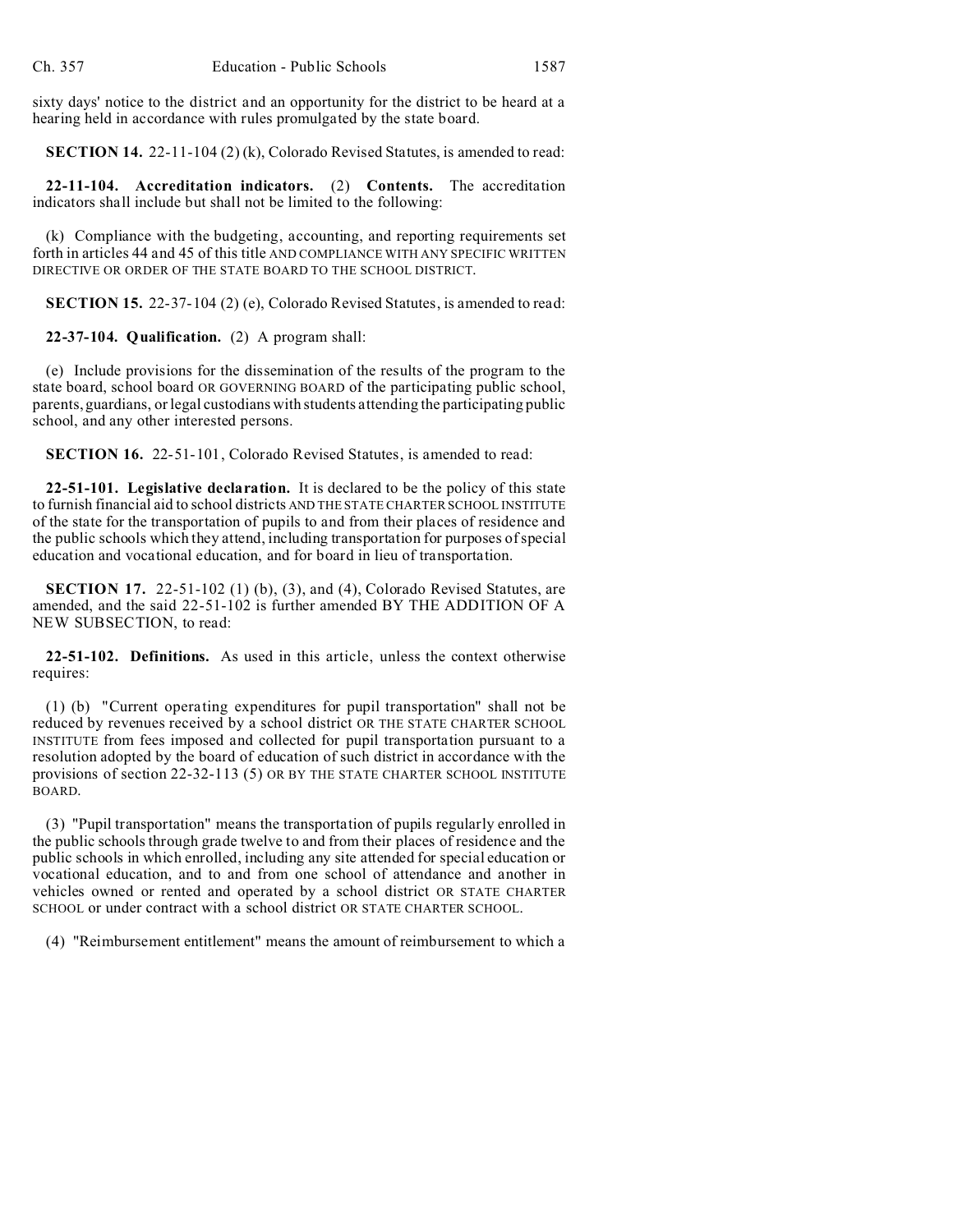school district OR A STATE CHARTERSCHOOL is entitled under the provisions of section 22-51-104.

(5) "STATE CHARTER SCHOOL INSTITUTE" OR "INSTITUTE" MEANS THE STATE CHARTER SCHOOL INSTITUTE CREATED PURSUANT TO PART 5 OF ARTICLE 30.5 OF THIS TITLE.

**SECTION 18.** 22-51-104, Colorado Revised Statutes, is amended to read:

**22-51-104. Methods of determining reimbursement entitlement.** (1) Except as otherwise provided in subsection (1.5) of this section, for financial aid in providing pupil transportation, for entitlement periods ending on June 30, 1988, and thereafter, each school district AND THE STATE CHARTER SCHOOL INSTITUTE shall have a reimbursement entitlement in an amount determined as follows:

(a) Thirty-seven and eighty-seven one-hundredths cents for each mile traveled by vehicles operated by or for the school district OR THE INSTITUTE in providing pupil transportation during the entitlement period. The number of miles traveled shall be determined by the state board of education based upon information submitted pursuant to section 22-51-105.

(b) Thirty-three and eighty-seven one-hundredths percent of any amount by which the school district's OR THE INSTITUTE'S current operating expenditures for pupil transportation during the entitlement period exceeded the school district's OR INSTITUTE'S reimbursement entitlement under the provisions of paragraph (a) of this subsection (1); and

(c) Not more than sixty percent of the costs of contracts entered into BY A SCHOOL DISTRICT pursuant to section 22-32-110 (1) (w) OR ENTERED INTO BY THE STATE CHARTER SCHOOL INSTITUTE, for the purpose of conserving fuel or reducing operating or capital expenditures, or both, for pupil transportation under public transportation programs which comply with the code of federal regulations, Title 49, parts 390 to 397, or successor regulations thereto. Reimbursement entitlements under this paragraph (c) shall not be greater than those the school district OR THE INSTITUTE would otherwise receive if it operated its own vehicles or contracted for the exclusive transportation of pupils.

### (1.5) (a) Repealed.

(b) Notwithstanding the provisions of subsection (1) of this section, for entitlement periods ending on June 30, 1989, and thereafter, no school district NEITHER A SCHOOL DISTRICT NOR THE STATE CHARTER SCHOOL INSTITUTE shall receive a reimbursement entitlement in an amount which is less than its reimbursement entitlement for the preceding entitlement period. For purposes of this paragraph (b), the reimbursement entitlement for the preceding entitlement period shall be the amount to which the school district OR THE INSTITUTE would have been entitled under the formula in subsection (1) of this section, and not the amount it actually received for the preceding entitlement period, if different from the amount under said formula.

(2) In no event shall the reimbursement entitlement of any school district OR THE INSTITUTE under the provisions of subsection (1) of this section for any entitlement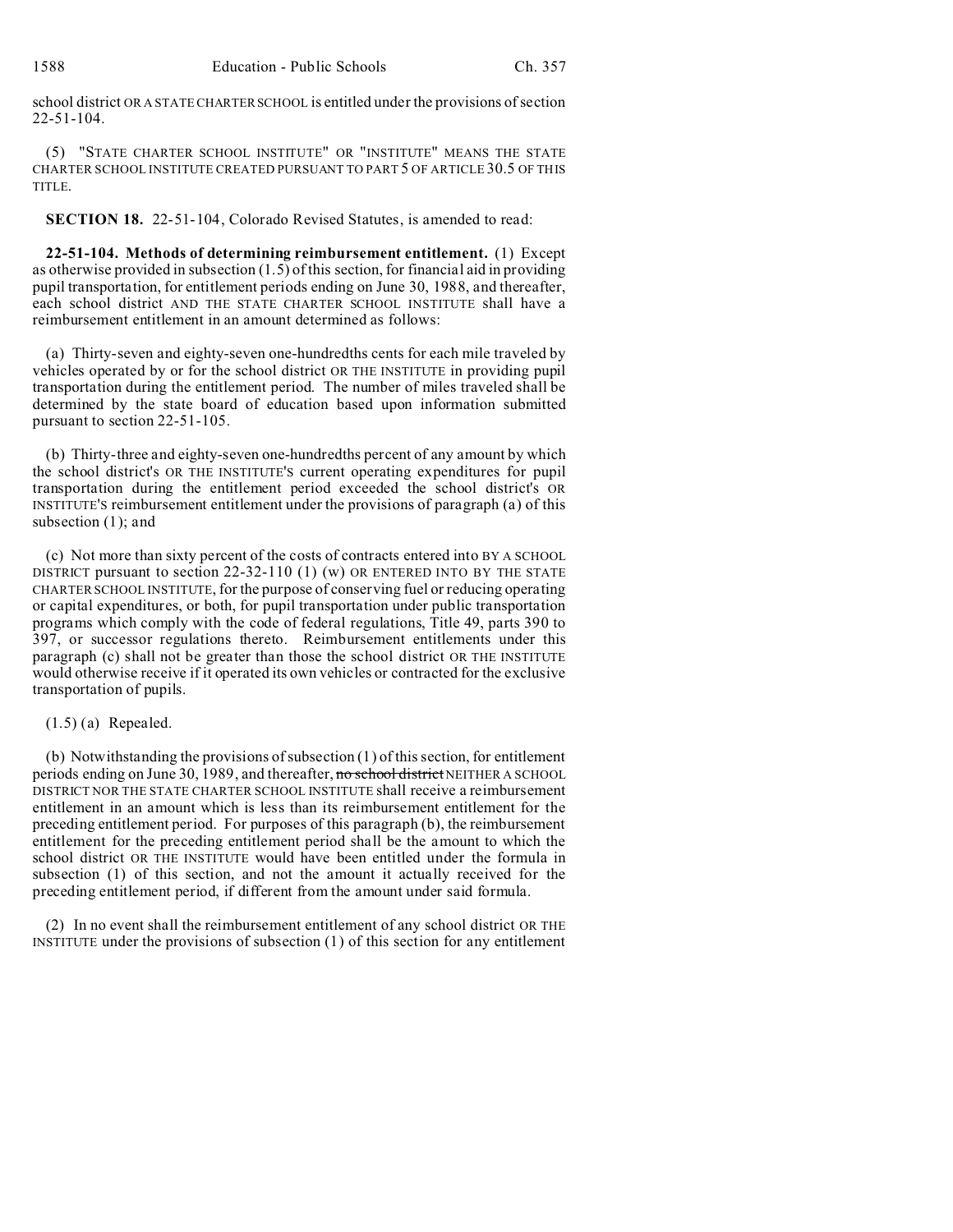period exceed ninety percent of the total amount expended by the school district OR THE INSTITUTE during said entitlement period for current operating expenditures for pupil transportation.

(3) For financial aid in providing board allowances in lieu of transportation, each school district AND THE INSTITUTE shall have a reimbursement entitlement for an entitlement period for each pupil who is temporarily residing during said entitlement period for the purpose of attending school at a place nearer the school of attendance than his THE STUDENT'S permanent residence, and for whom the district OR THE INSTITUTE has paid a board allowance in lieu of furnishing transportation, in the amount of one dollar for each day such board was paid by the district OR THE INSTITUTE.

**SECTION 19.** 22-51-105, Colorado Revised Statutes, is amended to read:

**22-51-105. Certifications by school boards and governing boards.** (1) On or before August 15 of each year, the school board of each school district entitled to and desiring reimbursement under this article, AND THE STATE CHARTER SCHOOL INSTITUTE BOARD, shall certify to the state board of education, on forms to be provided by the commissioner of education, such information as the board shall deem necessary to determine the reimbursement entitlement of the district OR THE INSTITUTE, including, but not limited to, the total amount of the school district's OR THE INSTITUTE'S current operating expenditures for pupil transportation during the preceding entitlement period, the total number of miles traveled and the total number of pupils transported on October 1, or the school day nearest said date, during the preceding entitlement period by vehicles operated by or for the school district OR THE INSTITUTE in providing pupil transportation, and the transportation route descriptions in effect on said date.

(2) The department of education shall promulgate rules and regulations to allow for verification of the accuracy and appropriateness of the route mileages submitted by school districts AND THE INSTITUTE pursuant to subsection (1) of this section. If the department determines that an overpayment has been made due to the submission of inaccurate or inappropriate route mileages, the department shall recover from the school district OR THE INSTITUTE an amount equal to the overpayment plus a penalty of not more than twenty percent of the overpayment.

**SECTION 20.** 22-51-106, Colorado Revised Statutes, is amended to read:

**22-51-106. Certification to and payment by state treasurer - deficiency in fund.** (1) (a) On or before October 15 of each year, the commissioner of education shall certify to the state treasurer the amount of the advance reimbursement entitlement of each school district AND THE STATE CHARTER SCHOOL INSTITUTE for the current entitlement period and the amount of the final reimbursement entitlement of each school district AND THE INSTITUTE for the preceding entitlement period. The state treasurer shall thereupon pay from the public school transportation fund directly to the treasurer of each school district which has elected under the law to withdraw its funds from the custody of the county treasurer AND DIRECTLY TO THE TREASURER OF THE STATE CHARTER SCHOOL INSTITUTE the amount certified as the total reimbursement entitlement of the school district OR THE INSTITUTE; and, for all other school districts, he THE STATE TREASURER shall pay to the county treasurer of the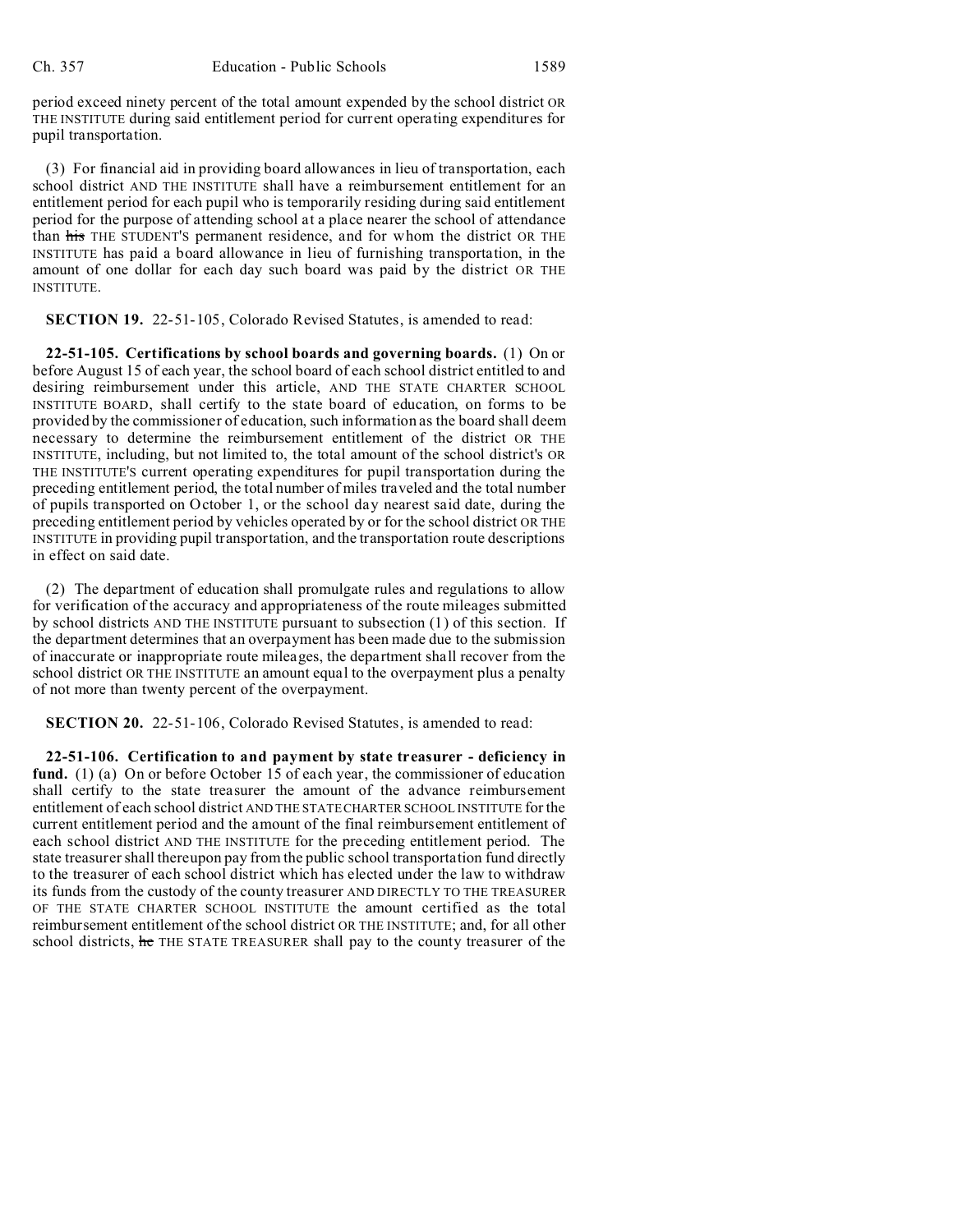county in which each school district has its headquarters the amount certified as the total reimbursement entitlement of each district, and the county treasurer shall forthwith credit to the general fund of each district in his THE county the amount certified therefor.

(b) For purposes of this section:

(I) "Advance reimbursement entitlement" means an amount which a school district OR THE STATE CHARTER SCHOOL INSTITUTE is entitled to receive in the current entitlement period as an advance payment of its reimbursement entitlement for such period and which is equal to twenty percent of the reimbursement entitlement of the school district OR THE INSTITUTE for the preceding entitlement period.

(II) "Final reimbursement entitlement" means the reimbursement entitlement of a school district OR THE STATE CHARTER SCHOOL INSTITUTE for the preceding entitlement period less any advance reimbursement entitlement received by said district OR THE INSTITUTE for said period.

(III) "Total reimbursement entitlement" means the advance reimbursement entitlement and the final reimbursement entitlement of a school district OR THE STATE CHARTER SCHOOL INSTITUTE.

(2) (a) In the event the amount of money appropriated by the general assembly to the public school transportation fund is less than the amount of the total reimbursement entitlements of all of the school districts AND OF THE STATE CHARTER SCHOOL INSTITUTE authorized by this section, the amount to be distributed to each school district AND THE INSTITUTE shall be in the same proportion as the amount which the appropriation made bears to the total amount of the reimbursement entitlements of all school districts AND OF THE STATE CHARTER SCHOOL INSTITUTE.

(b) For the entitlement period beginning on or after July 1, 1993, the calculation in paragraph (a) of this subsection (2) shall be based on the amount of money appropriated by the general assembly to the public school transportation fund. For the entitlement period beginning on or after July 1, 1993, any district subject to a court-ordered desegregation order shall be entitled to reimbursement of one million five hundred thousand dollars, subject to separate appropriation by the general assembly, for pupil transportation in addition to any amount received pursuant to paragraph (a) of this subsection (2).

**SECTION 21.** 22-51-107, Colorado Revised Statutes, is amended to read:

**22-51-107. Requirements for participation.** Unless otherwise authorized by the commissioner of education,  $\frac{1}{\text{any}}$  A school district which OR THE STATE CHARTER SCHOOL INSTITUTE SHALL NOT BE ENTITLED TO ANY REIMBURSEMENT UNDER THIS ARTICLE IF THE SCHOOL DISTRICT OR THE INSTITUTE has not filed the certifications required by section 22-51-105 on or before the date provided in said section or has not complied with the rules and regulations promulgated by the state board of education pursuant to section 22-51-108. shall not be entitled to any reimbursement under this article.

**SECTION 22.** 22-51-108, Colorado Revised Statutes, is amended to read: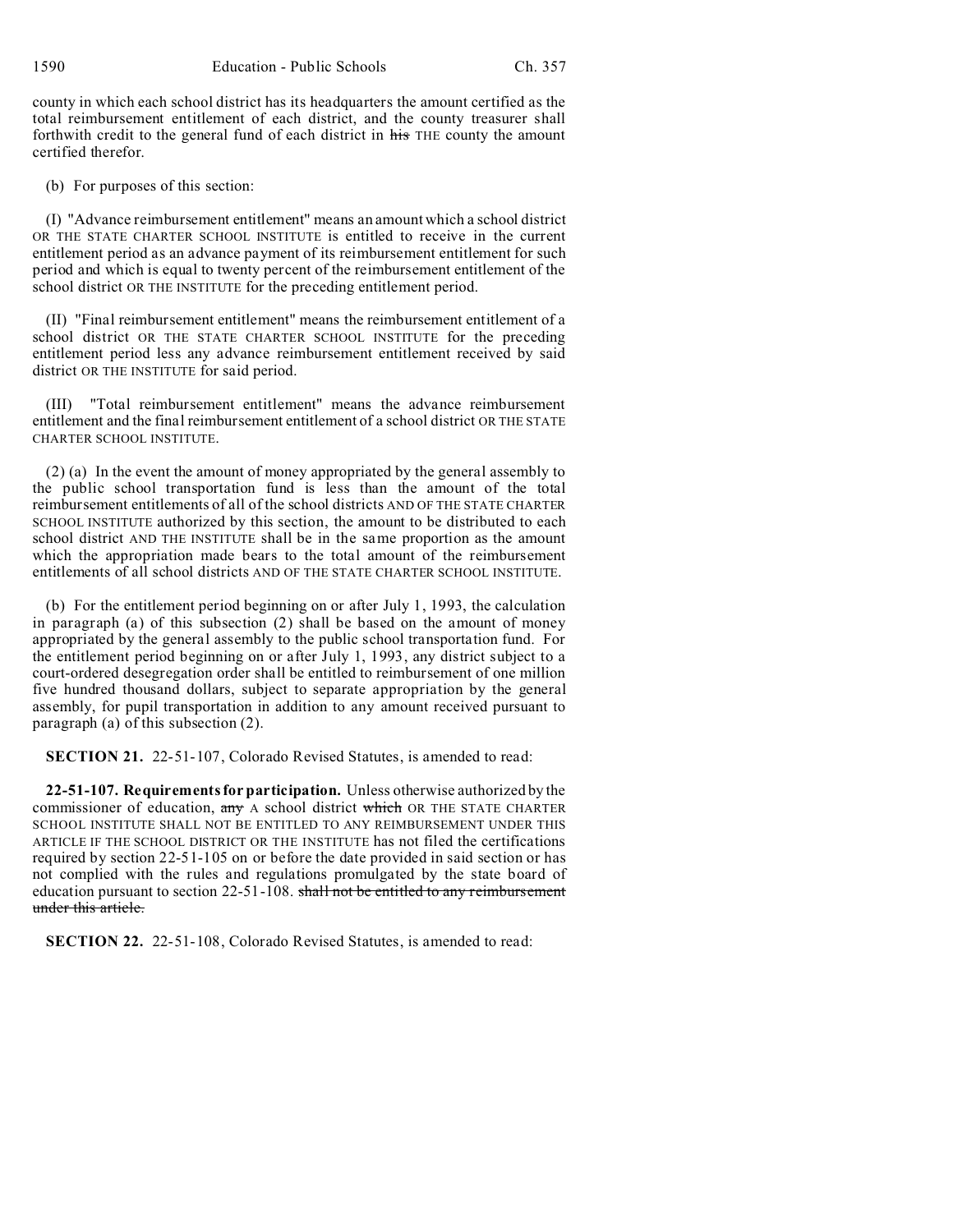**22-51-108. Rules and regulations.** The state board of education shall promulgate rules and regulations for the administration of this article. Such rules and regulations shall include reasonable and adequate standards of safety in the maintenance and operation of buses, the maintenance of records by school districts AND BY THE STATE CHARTER SCHOOLS INSTITUTE, the length of bus routes, the number of children to be transported in the various types of buses, and such other rules and regulations pertaining to pupil transportation as will promote the welfare of the students and afford reasonable protection to the public.

**SECTION 23.** 29-1-304.5 (2), Colorado Revised Statutes, is amended BY THE ADDITION OF A NEW PARAGRAPH to read:

**29-1-304.5. State mandates - prohibition - exception.** (2) The provisions of subsection (1) of this section shall not apply to:

(f) ANY ORDER FROM THE STATE BOARD OF EDUCATION PERTAINING TO THE ESTABLISHMENT, OPERATION, OR FUNDING OF A CHARTER SCHOOL OR ANY MODIFICATION OF THE STATUTORY OR REGULATORY RESPONSIBILITIES OF SCHOOL DISTRICTS PERTAINING TO CHARTER SCHOOLS.

**SECTION 24.** The introductory portion to 22-30.5-503 (1) (b), Colorado Revised Statutes, as enacted by House Bill 04-1362, enacted at the Second Regular Session of the Sixty-fourth General Assembly, is amended to read:

**22-30.5-503. State charter school institute - establishment.** (1) (b) IN ADDITION TO ANY OTHER POWERS OR DUTIES GRANTED BY LAW TO THE INSTITUTE, the institute shall:

**SECTION 25. Repeal.** 22-30.5-112 (5), Colorado Revised Statutes, as amended by House Bill 04-1362, enacted at the Second Regular Session of the Sixty-fourth General Assembly, is repealed as follows:

**22-30.5-112. Charter schools - financing - guidelines - repeal.** (5) The department of education will prepare an annual report and evaluation for the governor and the house and senate committees on education on the success or failure of charter schools and institute charter schools, their relationship to other school reform efforts, and suggested changes in state law necessary to strengthen or change the charter school program and institute charter school programs.

**SECTION 26.** 22-30.5-113, Colorado Revised Statutes, as amended by House Bill 04-1362, enacted at the Second Regular Session of the Sixty-fourth General Assembly, is REPEALED AND REENACTED, WITH AMENDMENTS, to read:

**22-30.5-113. State board - department of education - duties - charter schools - evaluation - report.** (1) BEGINNING IN THE 2004-05 BUDGET YEAR, AND AT LEAST EVERY THREE YEARS THEREAFTER, THE DEPARTMENT SHALL PREPARE A REPORT AND EVALUATION FOR THE GOVERNOR AND THE HOUSE AND SENATE COMMITTEES ON EDUCATION ON THE SUCCESS OR FAILURE OF CHARTER SCHOOLS AND OF INSTITUTE CHARTER SCHOOLS AUTHORIZED PURSUANT TO PART 5 OF THIS ARTICLE, THEIR RELATIONSHIP TO OTHER SCHOOL REFORM EFFORTS, AND SUGGESTED CHANGES IN STATE LAW NECESSARY TO STRENGTHEN ORCHANGE THE CHARTER SCHOOL PROGRAM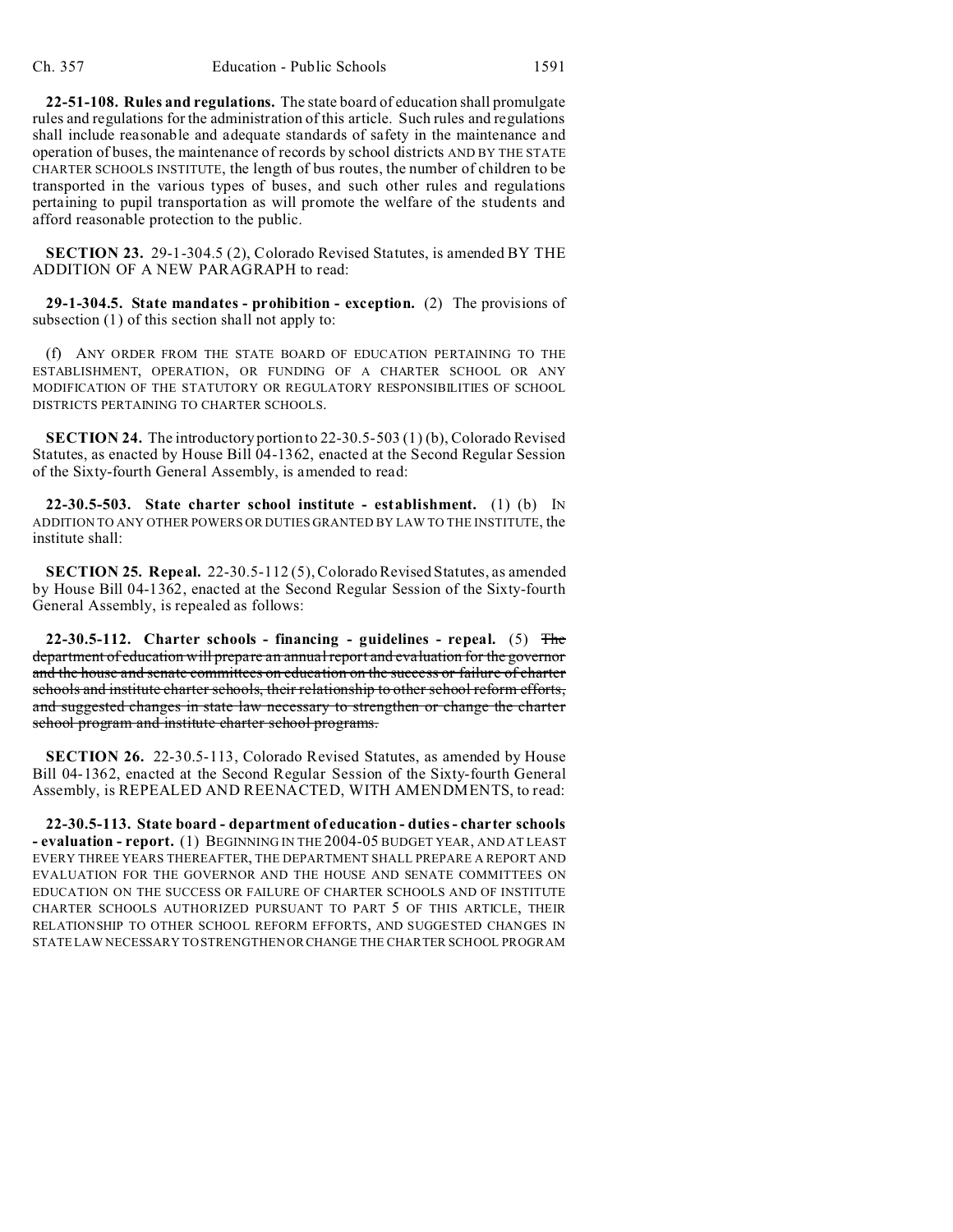#### DESCRIBED IN THIS ARTICLE.

(2) THE STATE BOARD SHALL COMPILE EVALUATIONS OF CHARTER SCHOOLS RECEIVED FROM LOCAL BOARDS OF EDUCATION AND EVALUATIONS OF INSTITUTE CHARTER SCHOOLS PREPARED BY THE STATE CHARTER SCHOOL INSTITUTE CREATED IN SECTION 22-30.5-503. THE STATE BOARD SHALL REVIEW INFORMATION REGARDING THE STATUTES, REGULATIONS, AND POLICIES FROM WHICH CHARTER SCHOOLS WERE RELEASED PURSUANT TO SECTION 22-30.5-105 AND FROM WHICH INSTITUTE CHARTER SCHOOLS WERE RELEASED PURSUANT TO SECTION 22-30.5-508 TO DETERMINE IF THE RELEASES ASSISTED OR IMPEDED THE CHARTER SCHOOLS OR THE INSTITUTE CHARTER SCHOOLS IN MEETING THEIR STATED GOALS AND OBJECTIVES.

(3) IN PREPARING THE REPORT REQUIRED BY THIS SECTION, THE STATE BOARD SHALL COMPARE THE PERFORMANCE OF CHARTER SCHOOL PUPILS AND INSTITUTE CHARTER SCHOOL PUPILS WITH THE PERFORMANCE OF ETHNICALLY AND ECONOMICALLY COMPARABLE GROUPS OF PUPILS IN OTHER PUBLIC SCHOOLS WHO ARE ENROLLED IN ACADEMICALLY COMPARABLE COURSES.

**SECTION 27.** 22-30.5-507 (7), Colorado Revised Statutes, as enacted by House Bill 04-1362, enacted at the Second Regular Session of the Sixty-fourth General Assembly, is amended to read:

**22-30.5-507. Institute charter school - requirements - authority.** (7) Pursuant to the charter contract, an institute charter school may operate free from specified statutes and state board rules. The state board may waive state statutory requirements or rules promulgated by the state board; except that the state board may not waive any state statute or rule relating to the assessments required to be administered pursuant to section 22-7-409, any state statute or rule necessary to prepare the school accountability reports pursuant to part 6 of article 7 of this title, or ANY STATUTE OR RULE NECESSARYTO IMPLEMENT THE PROVISIONS OF THE "PUBLIC SCHOOL FINANCE ACT OF 1994", ARTICLE 54 OF THIS TITLE, OR any state statute or rule relating to the "Children's Internet Protection Act", article 87 of this title. Any waiver of state statute or state board rule made pursuant to this subsection (7) shall be for the term of the contract for which the waiver is made. A request for a waiver may be submitted to the institute as a part of the application for an institute charter school.

**SECTION 28.** 22-32-124 (2), Colorado Revised Statutes, is amended to read:

**22-32-124. Building codes - zoning - planning.** (2) (a) Notwithstanding the provisions of section 8-20-101 (4), C.R.S., upon request of the division of oil and public safety after consulting with the affected board of education, the appropriate building department of a county, town, city, or city and county wherein a building or structure has been erected pursuant to subsection (1) OR SUBSECTION (1.5) of this section may make the necessary inspections to determine that such building or structure has been erected in conformity with the standards of the division of oil and public safety and, if such building or structure is in conformity, shall issue the necessary certificate of occupancy prior to use of the building or structure by the school district OR BY THE INSTITUTE CHARTER SCHOOL. A fee may be charged for such inspections upon approval of the board of education, if the amount of the fee is determined on the basis of the direct cost of providing such service. If the division